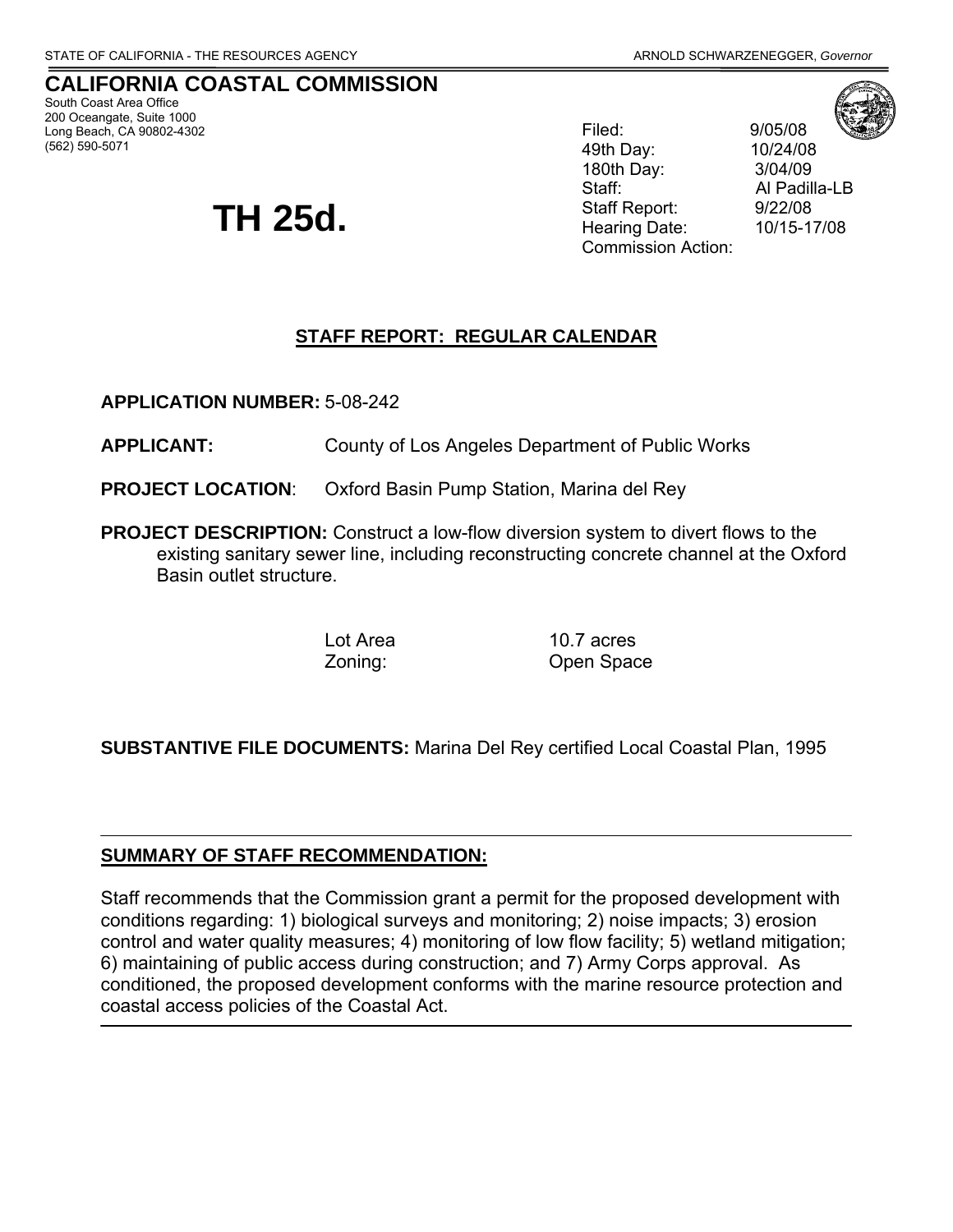## **STAFF RECOMMENDATION:**

## **MOTION:** *I move that the Commission approve Coastal Development Permit No. 5-08-242 pursuant to the staff recommendation.*

## **STAFF RECOMMENDATION OF APPROVAL:**

Staff recommends a **YES** vote. Passage of this motion will result in approval of the permit as conditioned and adoption of the following resolution and findings. The motion passes only by affirmative vote of a majority of the Commissioners present.

# **RESOLUTION TO APPROVE THE PERMIT:**

The Commission hereby approves a coastal development permit for the proposed development and adopts the findings set forth below on grounds that the development as conditioned will be in conformity with the policies of Chapter 3 of the Coastal Act and will not prejudice the ability of the local government having jurisdiction over the area to prepare a Local Coastal Program conforming to the provisions of Chapter 3. Approval of the permit complies with the California Environmental Quality Act because either 1) feasible mitigation measures and/or alternatives have been incorporated to substantially lessen any significant adverse effects of the development on the environment, or 2) there are no further feasible mitigation measures or alternatives that would substantially lessen any significant adverse impacts of the development on the environment.

## **II. STANDARD CONDITIONS:**

- 1. Notice of Receipt and Acknowledgment. The permit is not valid and development shall not commence until a copy of the permit, signed by the permittee or authorized agent, acknowledging receipt of the permit and acceptance of the terms and conditions, is returned to the Commission office.
- 2. Expiration. If development has not commenced, the permit will expire two years from the date this permit is reported to the Commission. Development shall be pursued in a diligent manner and completed in a reasonable period of time. Application for extension of the permit must be made prior to the expiration date.
- 3. Interpretation. Any questions of intent or interpretation of any condition will be resolved by the Executive Director or the Commission.
- 4. Assignment. The permit may be assigned to any qualified person, provided assignee files with the Commission an affidavit accepting all terms and conditions of the permit.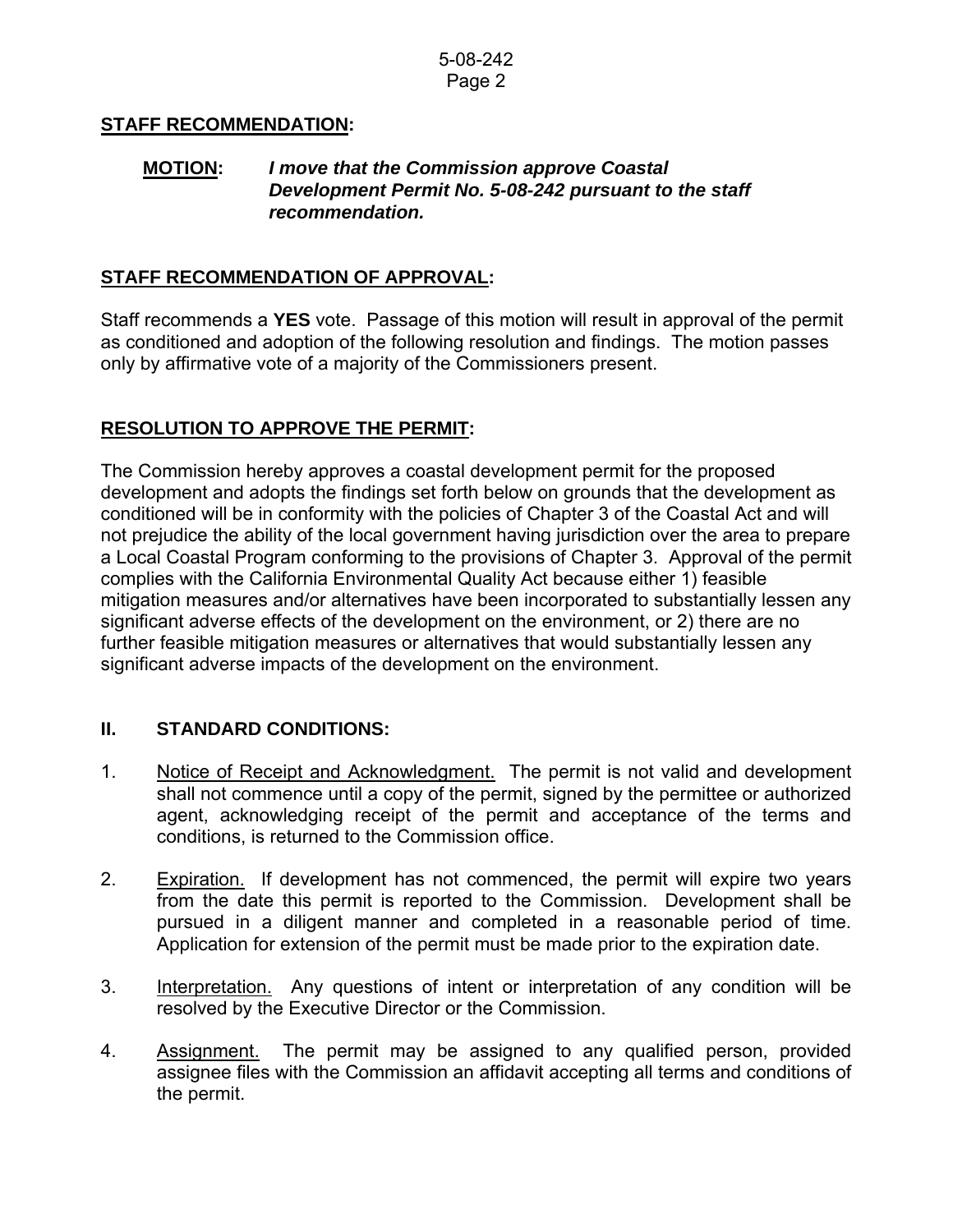5. Terms and Conditions Run with the Land. These terms and conditions shall be perpetual, and it is the intention of the Commission and the permittee to bind all future owners and possessors of the subject property to the terms and conditions.

#### **III. SPECIAL CONDITIONS**

## **1. Biological Surveys and Monitoring**

By acceptance of this Coastal Development Permit, the applicant agrees to retain the services of a qualified independent biologist or environmental resource specialist with appropriate avian survey and noise monitoring qualifications acceptable to the Executive Director. The qualified biologist or resource specialist will conduct surveys of trees on and adjacent to the project site (within 300 feet of any construction activities), just prior to any construction activities and once a week upon commencement of construction activities that include grading/dredging or use of other heavy equipment, and that will be carried out between **December 1st and September 30th**, inclusive. Such surveys shall identify the presence, nests, and eggs or young, of black-crowned night herons, snowy egrets, great egrets, great blue herons or other sensitive species in or near the project site. All surveys shall be submitted to the Executive Director of the Coastal Commission. In the event that the surveys identify any black-crowned night herons, snowy egrets, great egrets, great blue herons or other sensitive species exhibiting reproductive or nesting behavior on or adjacent to the project site (within 300 feet of any construction activities), the following measures shall be implemented:

• A qualified biologist shall be present at all weekly construction meetings and during all significant construction activities including pile driving, jack hammering (concrete demolition) or other hardscape demolition, to ensure that nesting birds are not disturbed by construction related noise. The qualified biologist shall be onsite monitoring birds and noise every day at the beginning of the project during the concentrated heavy equipment use. The qualified biologist shall review the 2006 guidance issued by the USFWS for estimating the effects of auditory and visual disturbance to northern spotted owls and marbled murrelets. The following list of variables, considered critical by the USFWS, shall be monitored by the qualified biologist assigned to this project: types of sound sources, distances from the sound sources to the birds, level of ambient noise in the environment, levels of anthropogenic (human-generated) noise, sound-modifying features of the environment, visual cues correlated with the noise, and behaviors associated with sound sources including startle movements, changes in foraging or reproductive rituals, interruption feeding young, nest abandonment, etc.

## **2. Heron and egret noise impact minimization**

• Noise generated by construction (including but not limited to pile driving) shall not exceed ambient noise levels at the construction site and in **NO CASE** shall construction noise exceed **85 dB(A)** at any active nesting site. If construction noise exceeds 85 dB(A) sound mitigation measures such as sound shields, blankets around smaller equipment, mixing concrete batches off-site, use of muffler, and minimizing the use of back-up alarms shall be employed. If these sound mitigation measures do not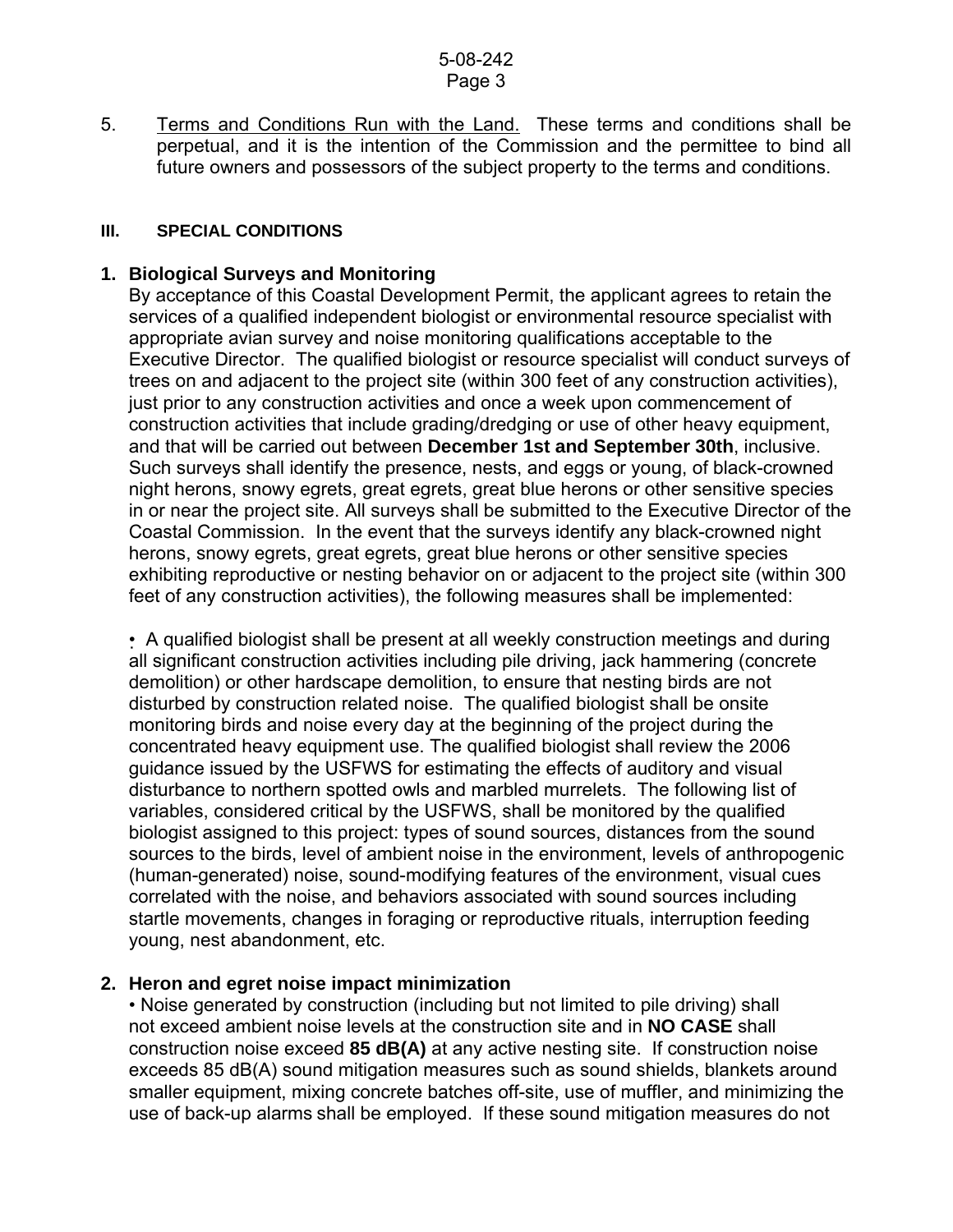reduce noise levels, construction within 300 feet of the nesting trees shall cease and shall not recommence until either new sound mitigation can be employed or nesting is complete.

• Construction staging areas or equipment shall not be located under any nesting trees and construction employees shall be prohibited from bringing pets (e.g., dogs and cats) to the construction site. Bright upward shining lights shall not be used during construction.

# **3. STOCKPILING, STAGING, AVOIDANCE OF SILTATION, AND EROSION CONTROL.**

 A. Applicant shall not allow discharge of silt or debris into coastal waters as a result of this project. Pursuant to this requirement, prior to issuance of a coastal development permit, the applicant shall agree in writing to require that the final plans shall minimize construction impacts of the project and that all contracts and other written materials shall include the requirements listed below. The applicant shall further agree that the final plans shall identify acceptable locations for stockpiling and staging of materials; plans for control of erosion, stockpiled earth from trenches, and cement; as well as plans for the disposal of construction materials. The plans shall contain the following:

1) A delineation of the areas to be disturbed by grading or construction activities including any temporary trenches, staging and stockpile areas.

 2) The plan shall include source control Best Management Practices as part of a written plan designed to control dust, concrete, demolition pavement or pipe removed during construction, and/ or construction materials, and standards for interim control and for clean up. All sediment waste and debris should be retained on-site unless removed to an appropriate approved dumping location either outside the coastal zone or to a site within the coastal zone permitted to receive fill. Contractors and County Inspectors shall monitor and contain oil or fuel leaks from vehicles and equipment.

3) The plan shall also include temporary erosion control measures should grading or site preparation cease for a period of more than 30 days, including but not limited to: filling or covering all holes in roadways such that traffic can continue to pass over disturbed areas, stabilization of all stockpiled fill, disturbed soils and trenches with shoring, sand bag barriers, silt fencing; temporary drains and swales and sediment basins. These temporary erosion control measures shall be monitored and maintained at least on a weekly basis until grading or construction operations resume.

B. Prior to commencement of construction the applicant and its contractor(s) shall provide for the review and approval of the Executive Director final plans and plan notes that conform with the requirements of item A above. No work shall take place until the Executive Director approves the plans in writing.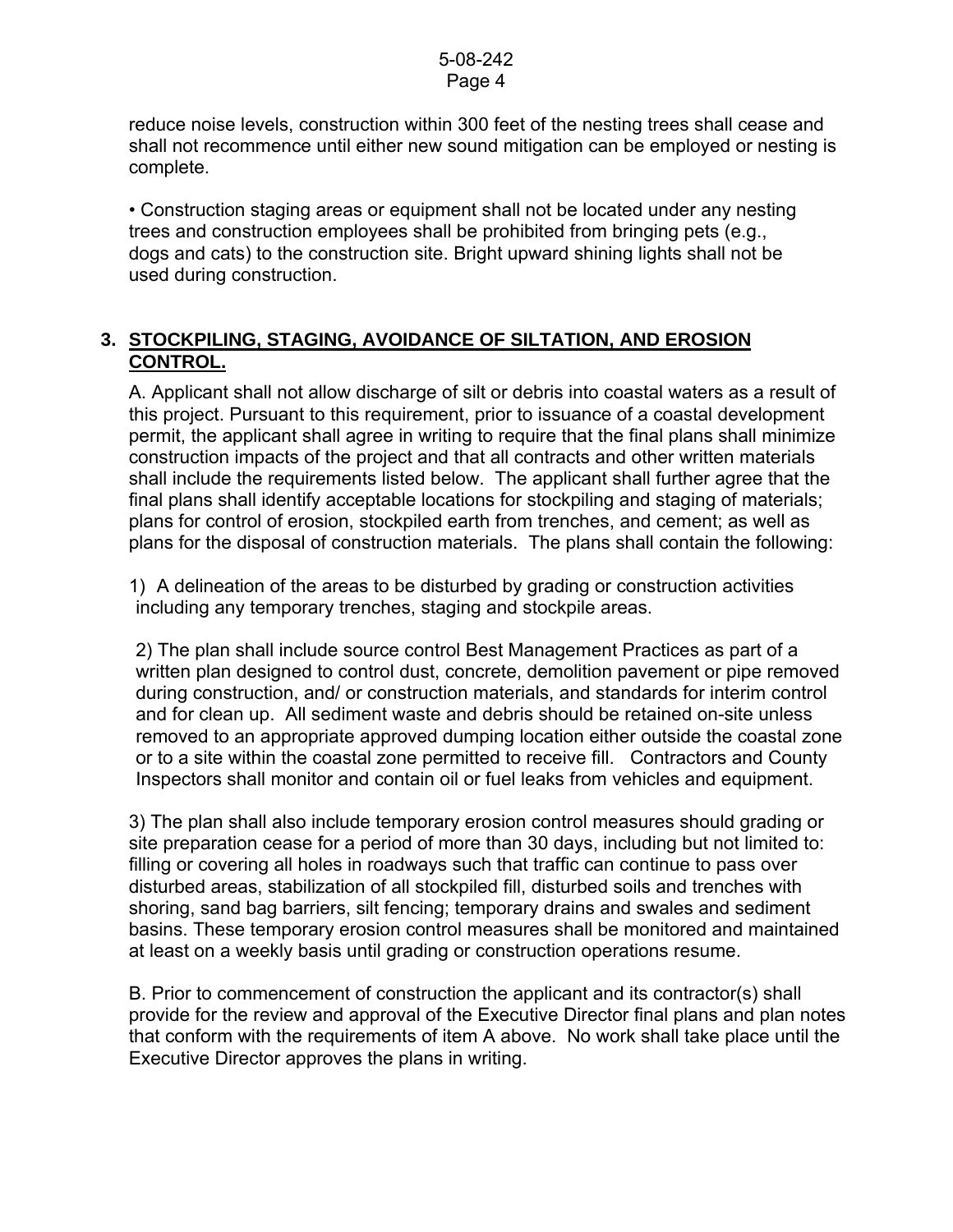C. Conformance with plans. All work shall take place consistent with the plans submitted in compliance with A above.

## **4. MONITORING AND MAINTENANCE**

Prior to issuance of the permit the applicant shall prepare for the review and approval of the Executive Director, a program for annual or periodic inspection and appropriate monitoring and maintenance of the diversion device, the pumps and the trash separator. The plan shall establish the frequency that debris shall be removed from the trash separator, and shall identify the maintenance needs of the pump and other mechanical devices that the applicant proposes to employ. The applicant shall provide the reasoning, the monitoring and maintenance manuals, and the statistics upon which such a schedule is based. The applicant shall monitor and maintain the approved facility consistent with the approved plan.

# **5. SOFT BOTTOM HABITAT MITIGATION PLAN**

With the acceptance of this permit the applicant agrees that prior to issuance of this permit, the applicant shall submit, for the review and approval of the Executive Director, written evidence of participation in a mitigation program designed in consultation with, and approved by, the National Marine Fisheries Service, California Department of Fish and Game, United States Department of Army Corps, and the Coastal Commission's Executive Director. The mitigation program shall be in an area ecologically connected with Marina del Rey to mitigate the loss of 36 square feet of soft bottom habitat associated with this project with the substantial restoration of open water soft bottom or other tidally influenced wetland habitat at a ratio of 3:1 [mitigation : impact].

# **6. PUBLIC ACCESS**

The adjacent public bicycle path shall remain open to the public during the entire construction period and signs shall be posted to inform the public of the construction and the continued availability of the pathway.

# **7. U.S. ARMY CORPS OF ENGINEERS APPROVAL**

**PRIOR TO COMMENCEMENT OF CONSTRUCTION, the permittee shall provide to the** Executive Director a copy of the final permit issued by U.S. Army Corps of Engineers, or letter of permission, or evidence that no permit or permission is required. The applicant shall inform the Executive Director of any changes to the project required by the U.S. Army Corps of Engineers. Such changes shall not be incorporated into the project until the applicant obtains a Commission amendment to this coastal development permit, unless the Executive Director determines that no amendment is required.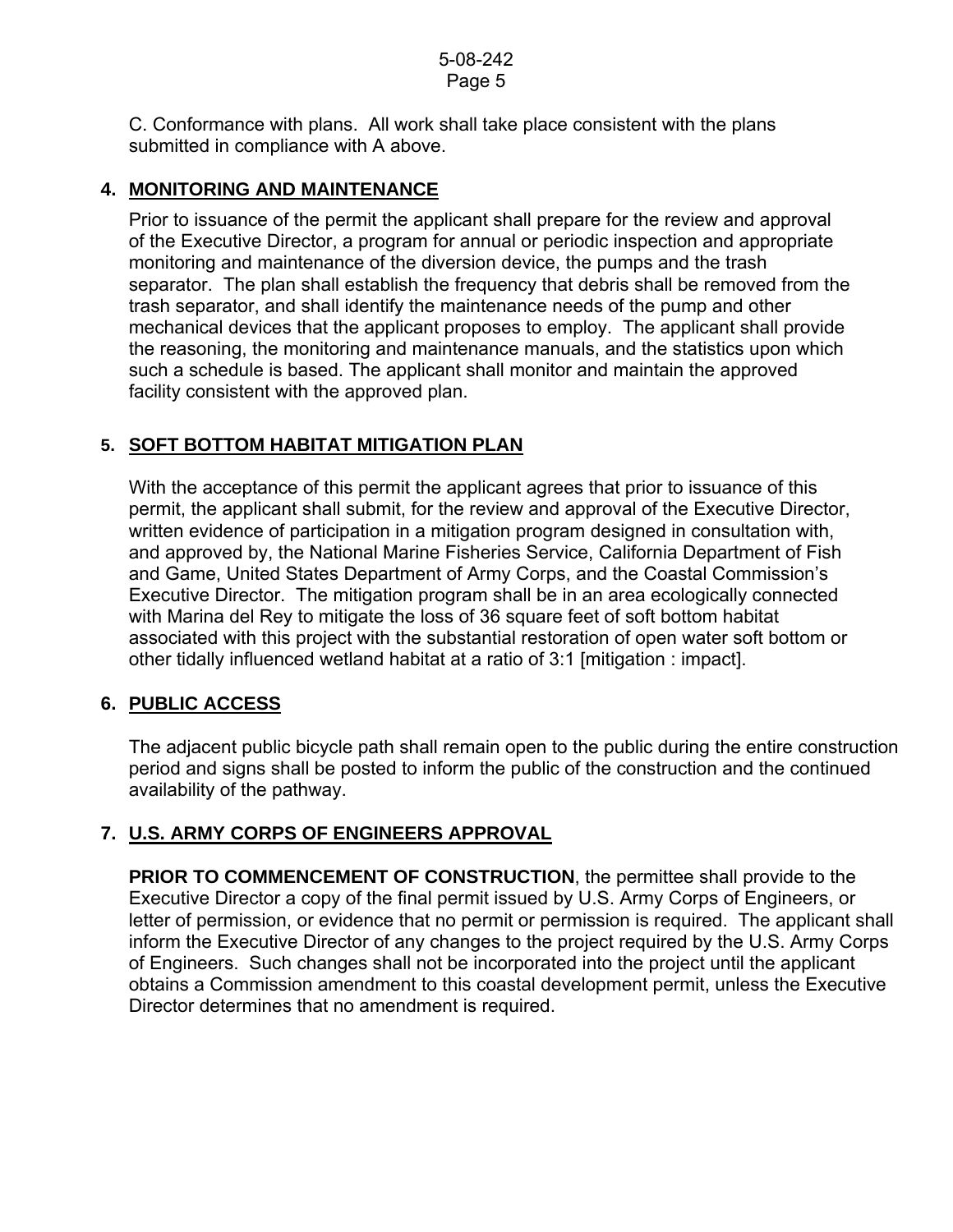## **IV. FINDINGS AND DECLARATIONS:**

The Commission hereby finds and declares:

# **A. Project Description and Location**

The applicant proposes to install a low flow diversion system and leakage drain to the Oxford Pump Station. The Oxford Pump Station is located on the northeastern end of the Oxford basin, located south of the Oxford Avenue and Washington Boulevard intersection. The low-flow diversion system consists of modifications to the outlet structure (Project 3872), an 18" diversion line, pump well, valve vault, flow meter, sampling vault, telemetry system, and approximately 700 feet of 4-inch discharge line connected to the City of Los Angeles sanitary sewer. The diversion system is a water quality improvement for this storm drain line to comply with summer and winter dry weather Bacterial Total Maximum Daily Load requirements for Marina del Rey.

Modifications to the outlet structure consist of removing approximately 18 feet long by 14 feet wide reinforced concrete section of channel and construction of an approximately 22 feet long by 18 feet wide reinforced concrete channel with a headwall. Four 42-inch diameter Tideflex check valves will be installed in the headwall to pass storm flows into Oxford Basin and prevent salt water from Oxford Basin flowing back into the diversion system. The proposed project will require excavation of approximately 5 cubic yards of material, and approximately 20 cubic yards of backfill material, and require the temporary installation of a coffer dam in the channel and in front of the outlet to prevent water intrusion from the basin during construction.

The enlargement of the concrete channel will extend four feet into the existing soft bottom channel, impacting 36 square feet of wetlands. Approximately six Myoporum trees adjacent to the outlet will be removed or trimmed to install the equipment.

The Oxford flood control basin is comprised of approximately 11 acres. The bottom and sloping sides of the basin are mud lined, except for the two storm drain inlets and slide gate, which are cement lined. The storm water drainage basin is designed to collect storm water runoff from the surrounding areas, which then drains, via an approximately 400 foot long underground line, into the marina. The basin is surrounded by chain link fencing, and bordered by Washington Boulevard and residential development along Oxford Avenue to the north, Admiralty Way to the south, a public parking lot to the west, and Admiralty Park to the east.

The existing uses surrounding the site include residential and commercial development and open space. There are single-family residences located to the north across Washington Boulevard and along Oxford Avenue. Hotel development is located to the south and along the south side of Admiralty Way, and to the west. Admiralty Park, a linear passive park is located to the east along the north side of Admiralty Way. An approximately 10 foot wide bicycle path (South Bay Bike Trail) continues from Admiralty Park along the north side of the basin to Washington Boulevard.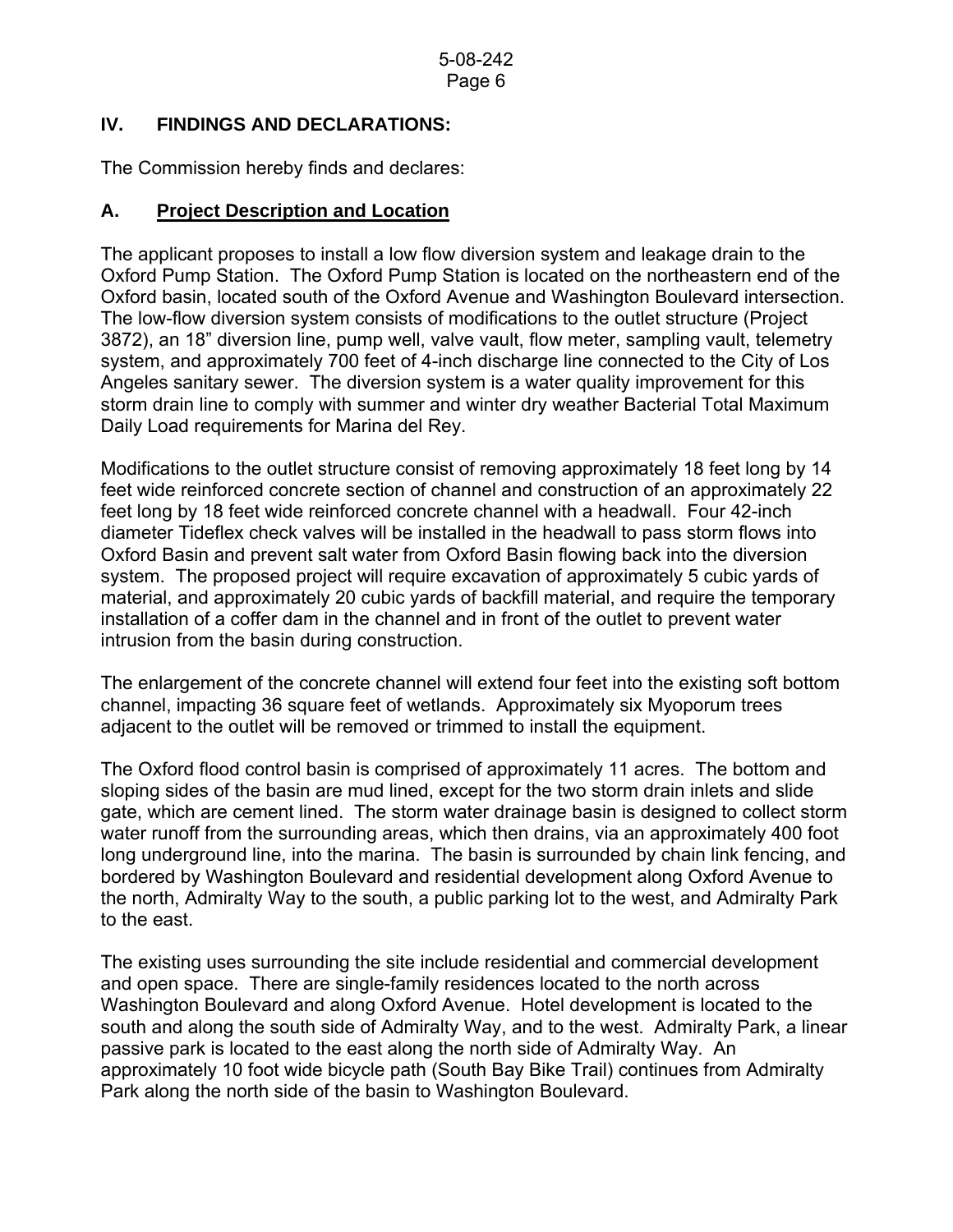## **B. Biological Resources**

Section 30230 of the Coastal Act states:

Marine resources shall be maintained, enhanced, and where feasible, restored. Special protection shall be given to areas and species of special biological or economic significance. Uses of the marine environment shall be carried out in a manner that will sustain the biological productivity of coastal waters and that will maintain healthy populations of all species of marine organisms adequate for long-term commercial, recreational, scientific, and educational purposes.

Section 30231 of the Coastal Act states:

The biological productivity and the quality of coastal waters, streams, wetlands, estuaries, and lakes appropriate to maintain optimum populations of marine organisms and for the protection of human health shall be maintained and, where feasible, restored through, among other means, minimizing adverse effects of waste water discharges- and entrainment, controlling runoff, preventing depletion of ground water supplies and substantial interference with surface water flow, encouraging waste water reclamation, maintaining natural vegetation buffer areas that protect riparian habitats, and minimizing alteration of natural streams.

Section 30233 of the Coastal Act states, in part:

 (a) The diking, filling, or dredging of open coastal waters, wetlands, estuaries, and lakes shall be permitted in accordance with other applicable provisions of this division, where there is no feasible less environmentally damaging alternative, and where feasible mitigation measures have been provided to minimize adverse environmental effects, and shall be limited to the following:

 (4) In open coastal waters, other than wetlands, including streams, estuaries, and lakes, new or expanded boating facilities and the placement of structural pilings for public recreational piers that provide public access and recreational opportunities.

 (5) Incidental public service purposes, including but not limited to, burying cables and pipes or inspection of piers and maintenance of existing intake and outfall lines.

Section 30240 of the Coastal Acts states:

- *(a) Environmentally sensitive habitat areas shall be protected against any significant disruption of habitat values, and only uses dependent on those resources shall be allowed within those areas.*
- *(b) Development in areas adjacent to environmentally sensitive habitat areas and parks and recreation areas shall be sited and designed to prevent impacts which*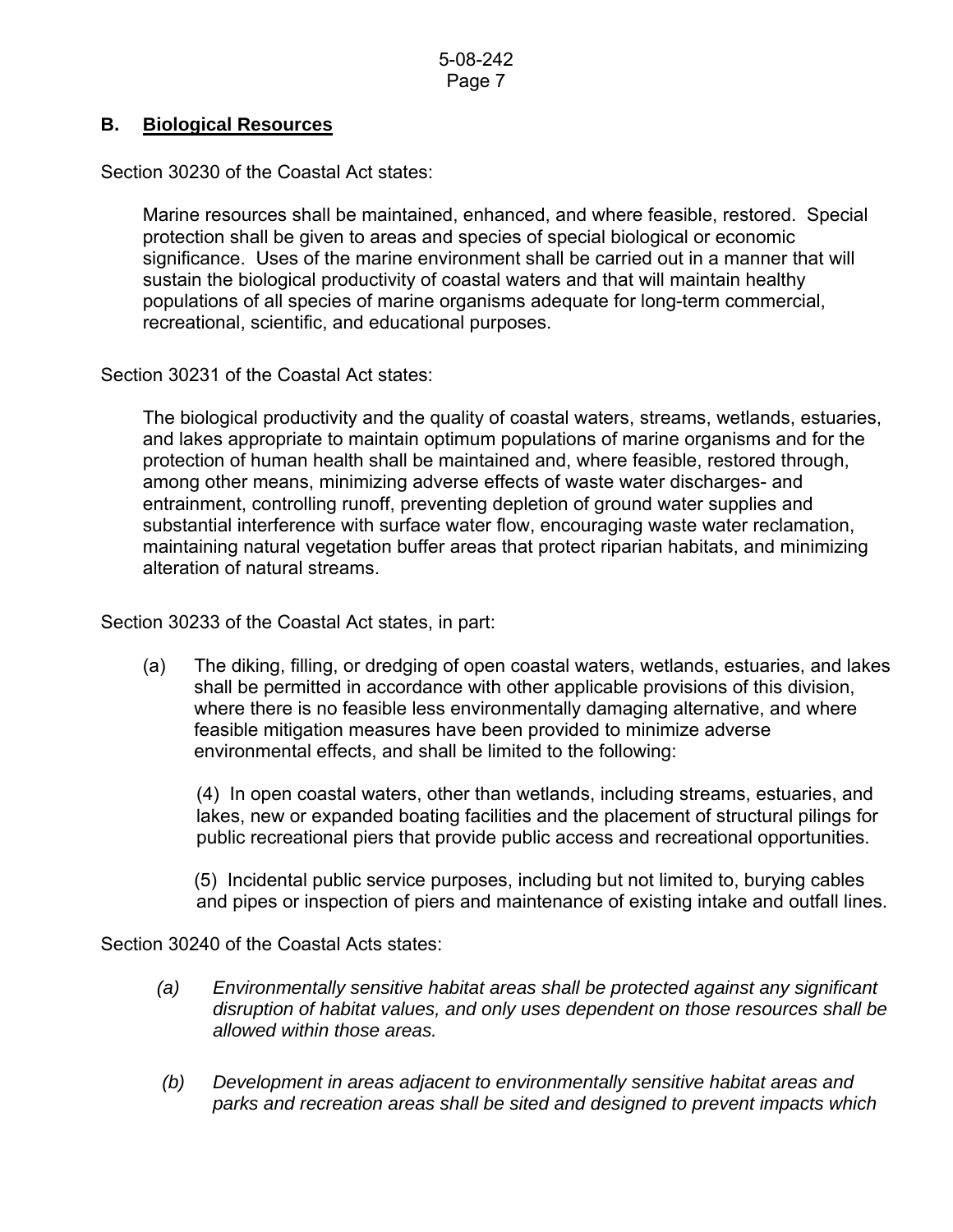#### 5-08-242 Page 8

## *would significantly degrade those areas, and shall be compatible with the continuance of those habitat and recreation areas.*

Sections 30230 and 30231 of the Coastal Act mandate that marine resources and coastal water quality shall be maintained and where feasible restored, protection shall be given to areas and species of special significance, and that uses of the marine environment shall be carried out in a manner that will sustain biological productivity of coastal waters.

Stormwater runoff (including storm sewer discharges) continues to be the largest source of pollution in Santa Monica Bay and across California.<sup>1</sup> It is a predominant cause of beach closures in each region of the state. It is the source of significant impact to the Marina as well. The County Periodic Review submittal of water quality testing results noted that the Marina is impacted spatially from pollutants from Oxford Retention Basin and Ballona Creek, both of which collect runoff from significant inland areas, from the open ocean as well as other temporal impacts. The proposed project is designed to divert year round low flows to the sanitary sewer system providing a decrease in ocean water pollution. The proposed project will comply with the summer and winter dry weather Bacterial Total Maximum Daily Load (TMDL) requirements for Marina del Rey.

## 1. Habitat

The marina provides habitat for numerous species of fish and waterfowl. Fish species include top smelt, northern anchovy, sea bass, and halibut. Birds include the State and Federally endangered California least tern (Sterna antillarum brownii), California brown pelican, Cormorant, Black-crowned Night Herons and Snowy Egrets.

The 10.7 acre Oxford Retention basin is located approximately 400 feet from the marina and is connected to the marina via an underground line that outlets in the northern portion of the marina. The basin itself contains brackish water, a mix of salt water from the basin's marina outlet and freshwater from the storm drains that outlet into the basin. Because the basin is a drainage impoundment, collecting runoff from drainage pipes that drain a highly urbanized area, the water quality is considered poor, and with the fluctuation in salinity, may not be suitable as fish habitat. Furthermore, the 400 foot long underground drain pipe is an impediment to fish recruitment into the basin. The County must also maintain basin water levels below sea level to ensure adequate capacity to contain runoff and allow drainage into the marina in order to prevent flooding of the surrounding neighborhoods during storm events. The need to maintain the flood control function of the basin may not allow for increased tidal flushing to potentially improve habitat values. The proposed low flow diversion is intended to improve the quality of the water that drains into the marina via the basin during low-flow events. In the future, the County can investigate and develop other methods to improve the water quality and enhancement of the habitat value of the basin. The public has raised concerns regarding the tide gate located at the western end of the basin and the County's previous improvements or replacement to the gate and the controlled tidal regime. The tide gate, although part of the Oxford Basin, is a separate issue. The proposed project is located on the far eastern side of the Basin and has no affect on the tidal regime, which is controlled by the tide gate. Staff is

l

<span id="page-7-0"></span><sup>&</sup>lt;sup>1</sup> NRDC Testing the Waters 2004 pp CA-3.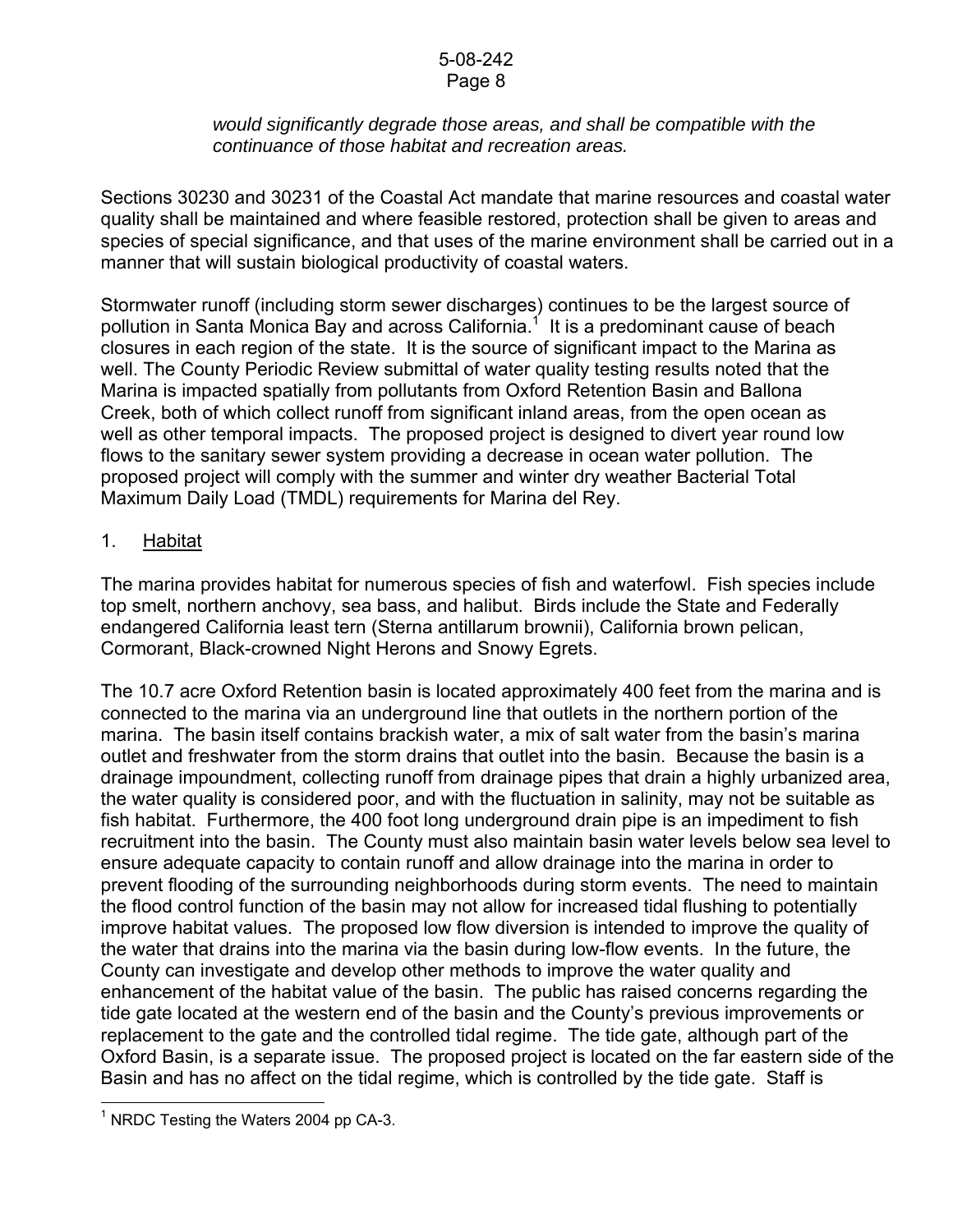currently investigating the County's improvement or replacement of the gate. However, the proposed project is not related to the tide gate and will not prejudice the County's ability for future water quality enhancement and habitat improvements within the basin.

With regards to avian habitat, the 1984 and 1995 certified LCP states that, due to pollutant levels resulting from its storm water collection function, the Oxford Basin does not provide suitable habitat, and because of the pollutant levels the sediments could be harmful to birds. However, in the 1995 certified LCP and in the Periodic Review, the Oxford Basin is considered an area for possible habitat restoration. In the recent periodic review, the Commission recommended the following:

*60. Habitat enhancement and restoration of the Oxford basin should be identified as a goal in a future LCP amendment. Although the Oxford Basin is a flood control basin it has restoration potential as a transitional upland/wetland area for wading birds. To the extent feasible, the Oxford Basin area should be restored to provide habitat for wading birds and for passive public recreation while maintaining its function as a flood control facility. A restoration/enhancement plan should be prepared for the area and designed to improve the water quality of runoff entering the basin and should include specific measures to filter and infiltrate runoff. The plan should include an interpretive signage program and any public trails through the area should be sited and designed to minimize disturbance to nesting birds. Any dredging of the basin for routine maintenance or habitat enhancement purposes shall comply with the Water Quality Policies of the LCP, Regional Water Quality Control Board requirements, California Department of Fish and Game Regulations, and Army Corps and US Fish and Wildlife Regulations.* 

The land area within the basin, and surrounding the project's stormdrain outlet, is vegetated with non-native grasses and Myoporum, which is a non-native and invasive tree. Myoporum is not used for nesting for bird species, such as the heron or egret that are generally found nesting in eucalyptus, cypress, and palms located in other areas of the marina. Although herons and egrets are not found nesting in the basin, the trees (eucalyptus) located adjacent to and along the bicycle path to the north of the basin and project site, and to the east within Admiralty Park, have been known to contain heron nests. According to a report (*Marina Del Rey Heronry,* by Jeffrey B. Froke, Ph.D., May 2006), in 2004-2005, there were approximately 27 trees (eucalyptus) located along the north side of the bicycle path, between the basin and the residential development along Oxford Avenue, and Admiralty Park, that were used for nesting by Black-crowned Night Herons and Snowy Egrets. Approximately 24 of the trees are located within 300 feet of the project drain outlet and the proposed drain line that will extend from the outlet, along the bicycle path, to the Washington Street sewer line.

The applicant has stated that construction will need to be conducted during the non-rainy season to avoid problems with water runoff within the storm drain during construction. Construction is planned between March and June. The nesting season for the herons and egrets extends from approximately March through August, but can extend from December through September. Therefore, proposed construction will occur during the nesting season. The Initial Study recommends that pre-construction surveys be conducted during the breeding bird season (March 1- August 31) and prior to and during the anticipated 90 day construction period. However, this measure is to ensure construction activity does not directly impact any nests in the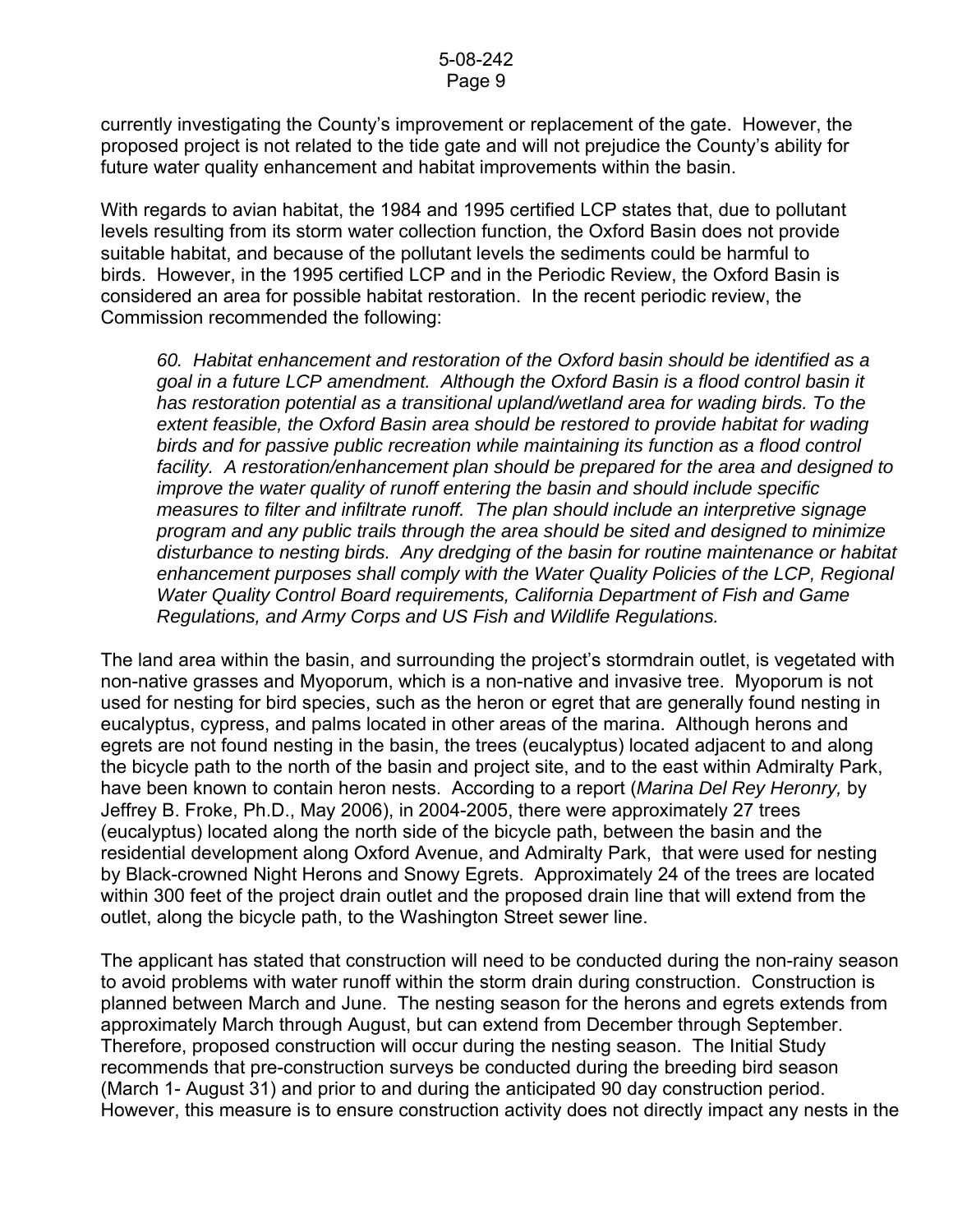event that any trees within the basin would need to be trimmed or removed. The Initial Study does not address impacts to surrounding nesting birds that could be disturbed due to loud construction noise or vibrations caused by pile driving, jack hammering, or trenching with heavy machinery.

## **Noise impacts on Birds**

The effects of highway and construction noise upon birds are not well known, however, significant noise levels may impact birds in a number of ways. Continuous noise above the ambient environment or single or multiple loud impulse noise may produce changes in bird foraging and reproductive behavior; mask signals birds use to communicate; mask biological signals impairing detection of sounds of predators and/or prey; decrease hearing sensitivity temporarily or permanently; and/or increase stress and alter reproductive and other hormone levels.<sup>[2](#page-9-0)</sup> Dooling and Popper prepared a review report in 2007 for Caltrans titled, "The Effects of Highway Noise on Birds".<sup>[3](#page-9-1)</sup> In this report they review the literature for studies that evaluate the impacts of traffic and construction noise on birds. They list three classes of potential effects of noise on birds: (1) physiological and behavioral effects; (2) damage to hearing from acoustic over-exposure; and (3) masking of important bioacoustic and communication signals all of which may also lead to dynamic behavioral and population effects.

Much of the information regarding impacts of noise on birds has been extrapolated from studies involving the influence of noise on humans and other mammals. A relatively small number of studies have focused directly on impacts of noise on birds and those studies have been performed on a limited number of bird species; to date no studies of noise impacts have been performed on wading bird species. Dooling and Popper (2007) state that, "Generally, humans have better auditory sensitivity (lower auditory thresholds) both in quiet and in noise than does the typical bird." Mammals in general have much greater auditory sensitivity than birds. Birds are more resistant to both temporary and permanent hearing loss or to hearing damage from acoustic overexposure than are humans and other mammals that have been tested. $4$ 

Sixty decibels (60 dB) is a widely used threshold for projects involving heavy equipment in areas supporting sensitive bird species. This threshold criterion is used by many agencies and consultants as the noise threshold, above which, birds may be adversely impacted. While this decibel range appears to be widely accepted and employed for projects involving potential noise impacts upon birds, its use is without well founded scientific

<span id="page-9-0"></span> 2 Longcore, T. & C. Rich. 2001. A Review of the Ecological Effects of Road Reconfiguration and Expansion on Coastal Wetland Ecosystems. The Urban Wildlands Group <sup>3</sup>

<span id="page-9-1"></span> $3$  Dooling, R.J. & A.N. Popper. 2007. The Effects of Highway Noise on Birds. Prepared for: The California Department of Transportation, Division of Analysis. Prepared by: Environmental BioAcoustics LLC, Rockville, MD

<span id="page-9-2"></span><sup>4</sup> Op. Cit. Dooling & Popper 2007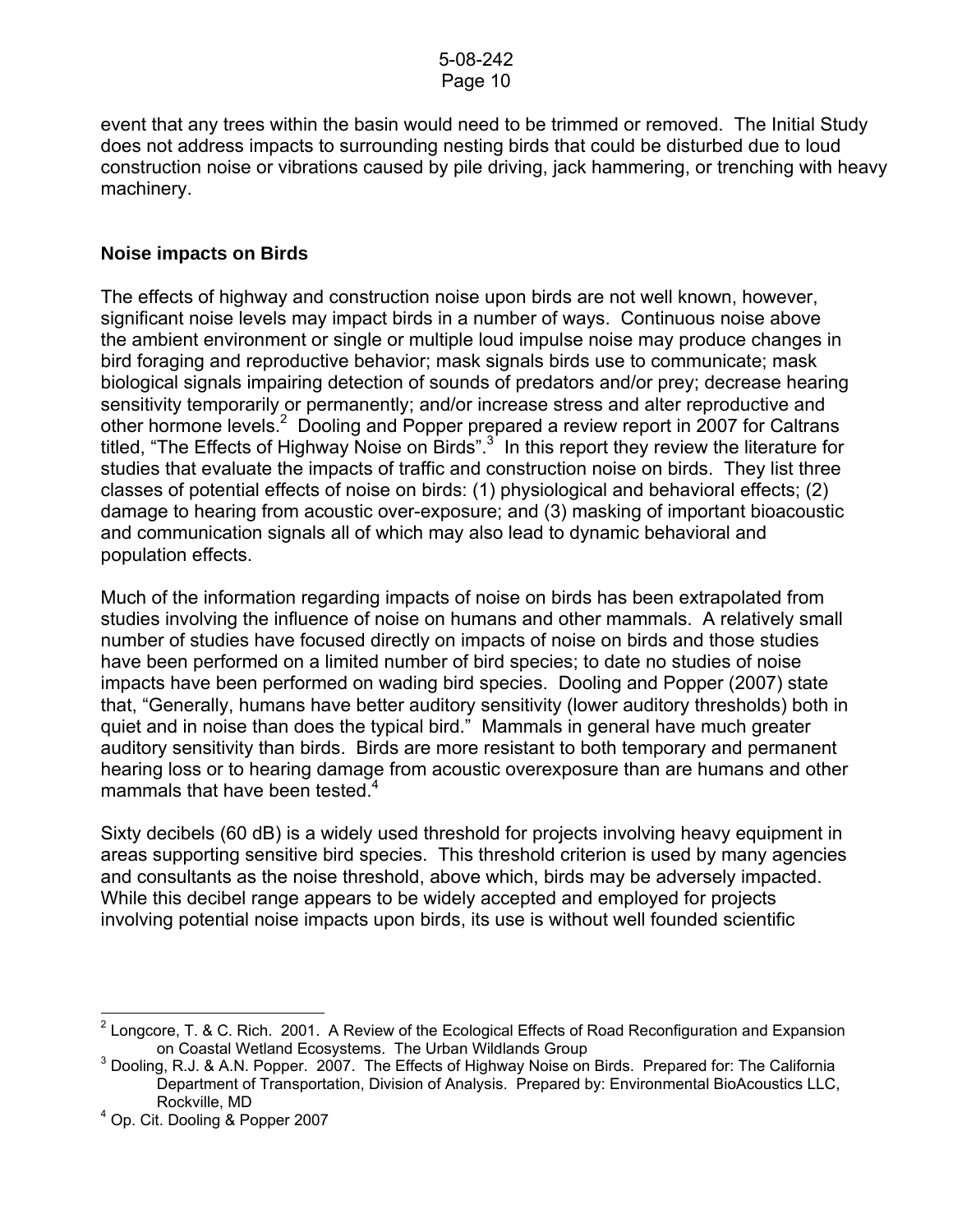justification.<sup>[5](#page-10-0)</sup> Noise levels in quiet outdoor rural areas range from 40 to 45 dB(A)<sup>6</sup> and from 50-55 dB(A) in quiet suburban areas.<sup>[7](#page-10-2)</sup> The 60 dB criterion stems from taking average ambient environment noise measurements and determining at what noise level, beyond that measured in the natural environment, would one expect to see adverse effects on avian vocal communication. $8$  And while this criterion is valuable as a starting point for it is conservative and protective, ambient environment noise levels must also be analyzed and figured into the decibel thresholds applied to projects on a case by case basis. Rural areas will have much lower exposure to significant ambient noise compared to urban areas. And while all projects have specific and unique circumstances, those with the potential to adversely impact sensitive bird species due to increased noise levels must minimize those noise impacts to the maximum extent possible.

Dooling and Popper, in their 2007 report, present a table with guidelines for potential noise effects on birds at relative distances from the source based on a synthesis of the available literature. Hearing damage can potentially result from single impulses at or above 140 dB(A) or multiple impulses at or above 125 dB(A) when birds are close to the source. At greater distances from the noise source, where noise levels fall below 110 dB(A), birds may experience a temporary loss of hearing (known as a temporary threshold shift) from continuous noise above 93 dB(A). Masking may occur at decibels above and below 93 dB(A) depending on ambient noise levels. At even greater distances from the noise source, where the noise is still above ambient levels, masking may occur. Dooling and Popper suggest that noise levels below 50 to 60 dB(A) are unlikely to cause masking.

## Oxford Basin Project

The Oxford Basin Project involves construction of a low-flow diversion system to divert flows to the existing sanitary sewer line, including reconstructing the concrete channel at the Oxford Basin outlet structure. The equipment list for the project includes an excavator, backhoe, concrete pump truck, front end loader, jackhammer, pickup truck, water pump, and a pile driver.

Los Angeles County Department of Public Works hired Chambers Group to perform a baseline breeding and nesting bird survey and noise assessment for the Oxford Basin Low Flow Diversion Project site. $9\text{ The purpose of the study was to identify the bird species}$  $9\text{ The purpose of the study was to identify the bird species}$ likely to be impacted by the proposed project, determine ambient noise levels in the project

<span id="page-10-0"></span> 5 James, R.A. 2006. California innovation with highway noise and bird issues. In: Proceedings of the 2005 International Conference on Ecology and Transportation, Eds. Irwin CL, Garrett P, McDermott KP. Center for Transportation and the Environment, North Carolina State University, Raleigh, NC: p. 569.

<span id="page-10-1"></span> $6$  dB(A) – a weighted decibel average

<span id="page-10-2"></span> $^7$  Ouis, D. 2001. Annoyance from road traffic noise: a review. Journal of Environmental Psychology. Vol.

<span id="page-10-3"></span><sup>21,</sup> pgs. 101-120.<br><sup>8</sup> Op. Cit. Dooling & Popper 2007

<span id="page-10-4"></span><sup>&</sup>lt;sup>9</sup> Chambers Group. July 2008. Results of the Baseline Breeding Bird Nesting Survey and Noise Assessment for the Los Angeles County Department of Public Works Oxford Basin Low Flow Diversion Project Site in the City of Marina del Rey, Los Angeles County, California.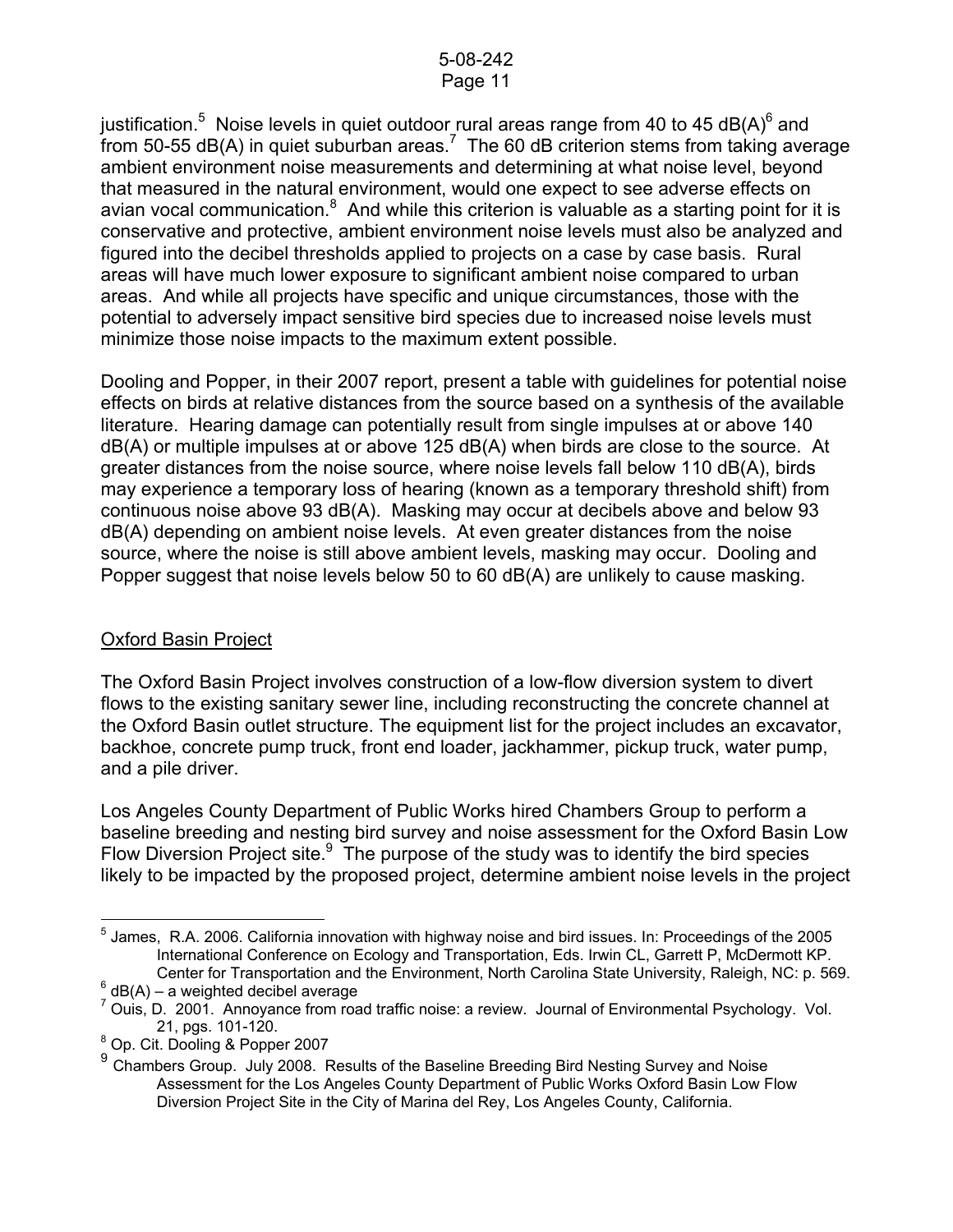area, examine noise levels associated with project components, and propose mitigation measures to reduce noise impacts. The study took place in June when numerous wading bird nests, both occupied and unoccupied were observed. Black crowned night herons, snowy egrets, and great egrets all nest in the Oxford Basin area. Black crowned night herons have been nesting in the area since 1995, snowy egrets have been observed nesting since 2005, and most recently several pairs of Great egrets have established nests in the area. All three species had active nests on June 3, 2008, when the noise study took place. At least 86 heron and egret nests were counted in seven distinct areas, in approximately 12 trees, on June 3, 2008.

Five noise stations were established to measure ambient noise – two under active nests and three at the concrete inlet/outlets where the project will occur. The noise assessment was conducted between 10:00AM and 3:00PM. Ambient peak noise levels during this five hour sampling periods exceeded 85 dB in all instances except at Station 3, which was situated near an existing low lying concrete inlet/outlet at the extreme east end of the Oxford Basin. The peak levels recorded at Station 3 did not exceed 60 dB. Noise levels at existing nesting locations within 300 feet of the project site ranged from 104 to 111 dB. The Chambers report states that, "The highest peak noise events were recorded from adjacent traffic noise, primarily by trucks, motorcycles, and other loud vehicles. In addition, peak traffic volume was not present during the sampling periods, so more frequent and steady exposure to high sound levels would be expected during times of higher traffic volume."

At 50 feet from the operating equipment projected to be used for this project, the predicted unmitigated noise levels are: haul truck - 88 dB, jack hammer - 85 dB, air compressor - 86 dB, excavator - 85 dB, and pile driver - 95 dB. The noise levels then decrease with increasing distance between the source and the receptor. The loudest projected construction activities will involve the use of a jackhammer/backhoe combination for only one day, and a pile driver/air compressor combination on one separate day.

Although 60 dB is the noise threshold widely used for projects involving heavy equipment in areas supporting sensitive bird species, this criterion is not always warranted or attainable. Threshold noise values must be considered on a case by case basis. The setting of the proposed work is a highly urbanized area with a number of existing uses that have associated noise sources surrounding the project site including residential and commercial development, heavily used road infrastructure, and recreational park space. Single-family residences are located to the north across Washington Boulevard and along Oxford Avenue. High-rise condominium and hotel development is located to the south and along the south side of Admiralty Way, and to the west. Admiralty Park, a linear passive park, is located to the east along the north side of Admiralty Way. As stated above, Chambers measured ambient noise levels at the project site well beyond 60 dB. Their measurements ranged from 104 to 111 dB's at existing nesting sites. Chambers evaluated the noise data they collected and state that, "The data strongly suggests that the birds are able to breed quite successfully in situations where peak traffic noise far exceeds 85 dB." Chambers proposes mitigation measures to keep peak noise levels below 85 dB. Given Dooling and Popper's 2007 review findings that, while masking may occur below 93 dB, it is noise above this level that presents real problems for birds. Given the fact that birds, like humans, are known to compensate in a number of behavioral and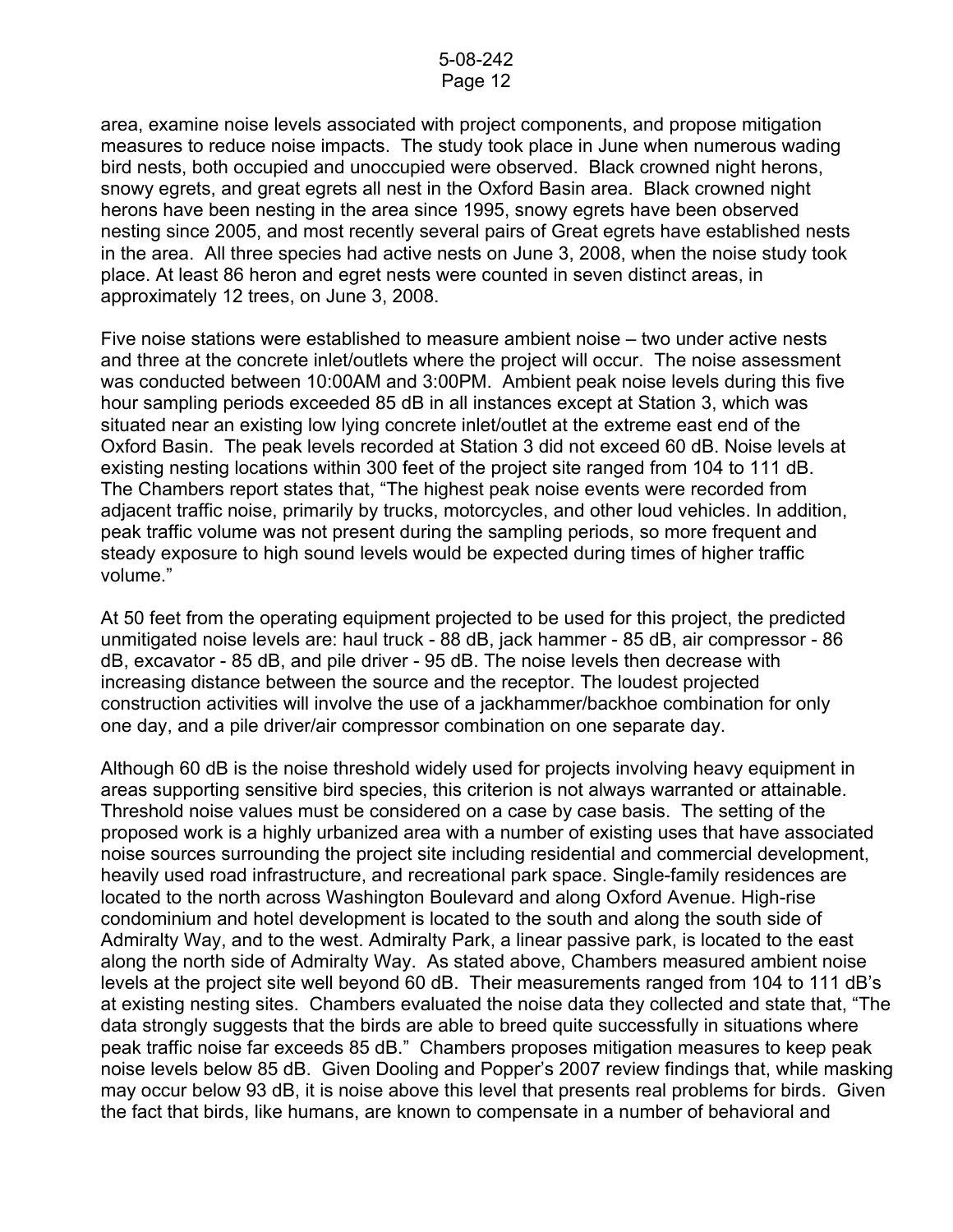physical ways to ambient noise [1]; Commission staff have determined that 85 db is an appropriate noise threshold to apply to this project given the high ambient noise levels at the project site. Therefore, 85 db is the noise criterion applied to the Oxford Basin Low Flow Diversion Project.

## 2. Water Quality and Construction Impacts

The proposed project involves construction in and adjacent to the water. Due to the proposed project's location in the water, the proposed work may have adverse impacts upon water quality and the marine environment.

The potential adverse impacts to water quality include accidental spills, disposing of debris in the water, and increase turbidity, which impact the marina waters. Resuspended sediments will have a potential to reduce water clarity and decrease ambient dissolved oxygen concentrations in the water column during construction if the sediments are anoxic. To minimize turbidity and allow access to the outlet, the applicant will use a coffer dam to remove water from the channel and outlet. The use of a coffer dam will reduce the potential for increased turbidity and debris from entering the marine environment during construction.

The improper storage of construction equipment and materials during construction can also contribute to adverse water quality impacts; therefore, the Commission finds it necessary to identify the following construction related restrictions: all construction materials and equipment shall be stored on impervious surfaces only; all construction materials or waste shall be stored in a manner which prevents their movement via runoff, or any other means, into coastal waters; and that any and all construction equipment, materials and debris are removed from project site and discarded or stored in an appropriate manner at the conclusion of construction. The Commission finds it necessary to identify the permittee's responsibilities regarding construction and the utilization of best management practices and has conditioned the project accordingly. Thus, to assure that adverse impacts to water quality are minimized, the Commission imposes Special Condition No. 3 which requires the applicant to utilize best management practices including those described above. The special condition will help supplement the applicant's water quality program and ensure that the applicant's program is consistent with the Commission's water quality requirements for development in the water.

The proposed nuisance flow diversion project will prevent untreated storm water from entering the ocean during dry weather, thereby improving water quality. During construction, special precautions will be followed to ensure that materials are stored properly and debris is disposed of at an appropriate location. Once construction is complete, the County should maintain the nuisance flow diversion system to ensure its functionality. Only as conditioned for appropriate construction practices and proper maintenance does the Commission find that the proposed development is consistent with Sections 30230, 30231 and 30232 of the Coastal Act.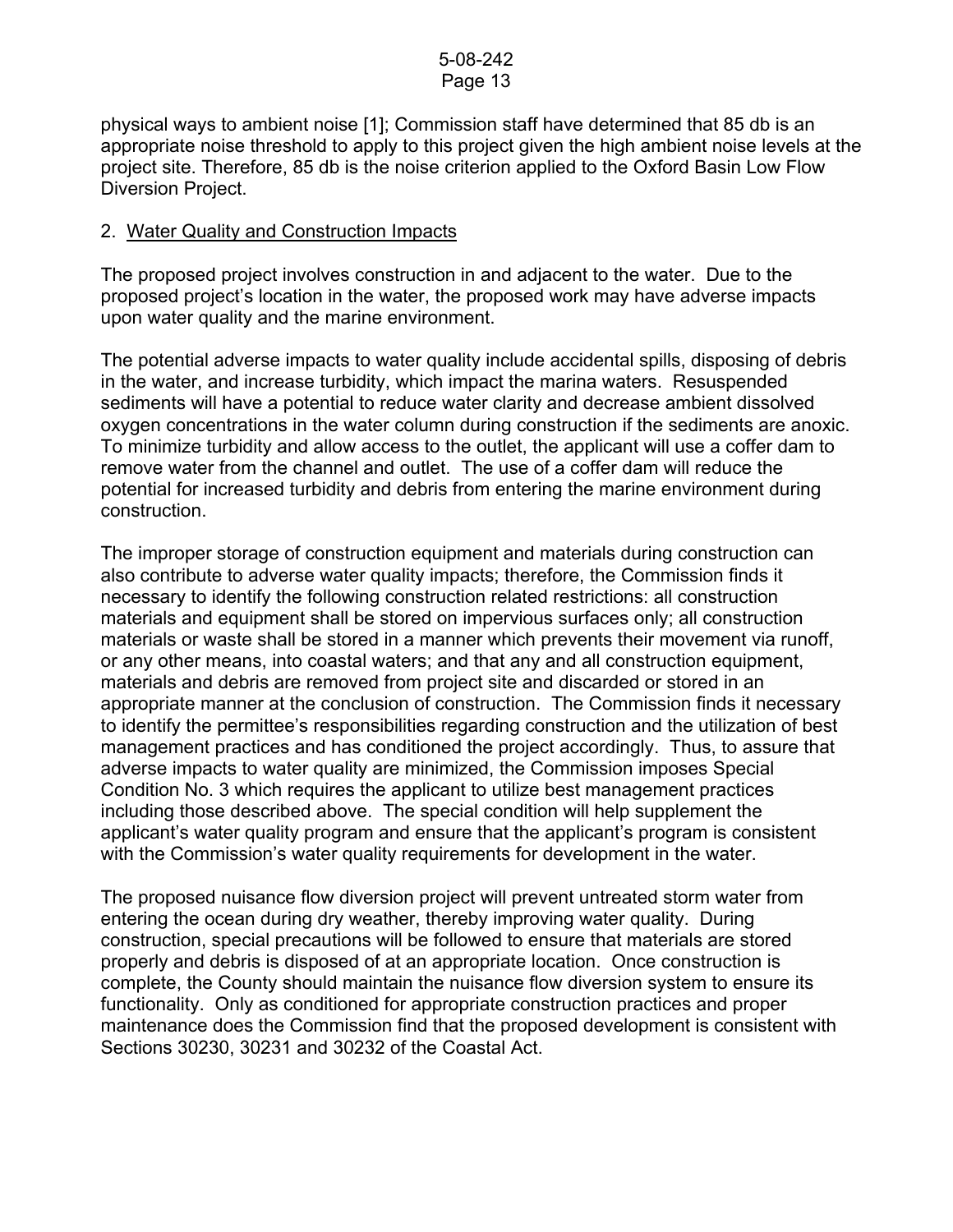## 3. Fill of Coastal Waters and Wetlands

Section 30233 of the Coastal Act allows filling of coastal waters and wetlands only under very limited circumstances. Under this section, any approved filling of open coastal waters or wetlands must be for an allowable use, mitigation measures must be provided to minimize adverse environmental effects, and the project requiring the fill must be found to be the least environmentally damaging alternative. In this case, the proposed fill (cement side/retaining walls and cement apron) would result from the retrofitting of an existing storm drain outlet within a tidally influenced flood control basin. The amount of fill of the wetland area (mud lined banks and bottom) resulting from the extension of the concrete side walls and concrete apron would be 36 square feet. Section 30233(a)(5) of the Coastal Act allows fill for incidental public service purposes such as maintenance of existing intake and outfall lines. The proposed fill for the low flow diversion to an existing outfall is both incidental and for a public service purpose. However, allowable fill must be mitigated to minimize adverse environmental effects.

In past projects that included filling of coastal waters and impacts to wetlands, the Commission has consistently required mitigation. In other similar projects that required filling of wetlands within channels, the Commission has consistently required that impacts be mitigated with replacement or enhancement of similar habitat at a ratio of 3:1(mitigation to impact). A higher mitigation ratio, such as 4:1, is not required for this project, due to the low habitat value of the impacted area.

The Commission has consistently required that mitigation sites be located in the same area, or area that is ecologically connected. The basin and channel are possible areas for mitigation where the County can regrade along the upland areas of the banks to widen the channel or basin whereby creating additional wetland area. However, because of the polluted nature of the basin, additional disturbance of the upland area within the basin could increase water quality concerns by resuspending toxic sediments that could enter into the marina waters. The County would need to do additional studies to determine the feasibility of creating additional wetlands within the basin and channel area. The County has indicated that they are currently investigating dredging the basin for improved flood control and it may be possible during dredging to expand the wetlands within the basin during the dredging activity to mitigate the loss of wetlands for the low flow diversion project during the dredging project.

Other possible mitigation sites include the nearby parcel 9U within Marina del Rey, and the Ballona Wetlands to the southeast of Marina del Rey. Parcel 9U is an undeveloped, approximately 3.5 acre parcel in the Marina that over the years, and due to depressions created by an old abandon construction site, has formed wetlands over a portion of the parcel. The County (Department of Beaches and Harbors) is investigating the future enhancement of wetlands on this parcel.

Ballona Wetlands property (consisting of 483 acres) was acquired by the State in December 2003 from Playa Vista Development Corporation. Additionally, an approximately 70-acre area, known commonly as "Area C", was transferred to the Department from the State Controllers Office in September 2004. The State Controller's Office was empowered under legislation (SB 666, Feb. 2003) to transfer the property it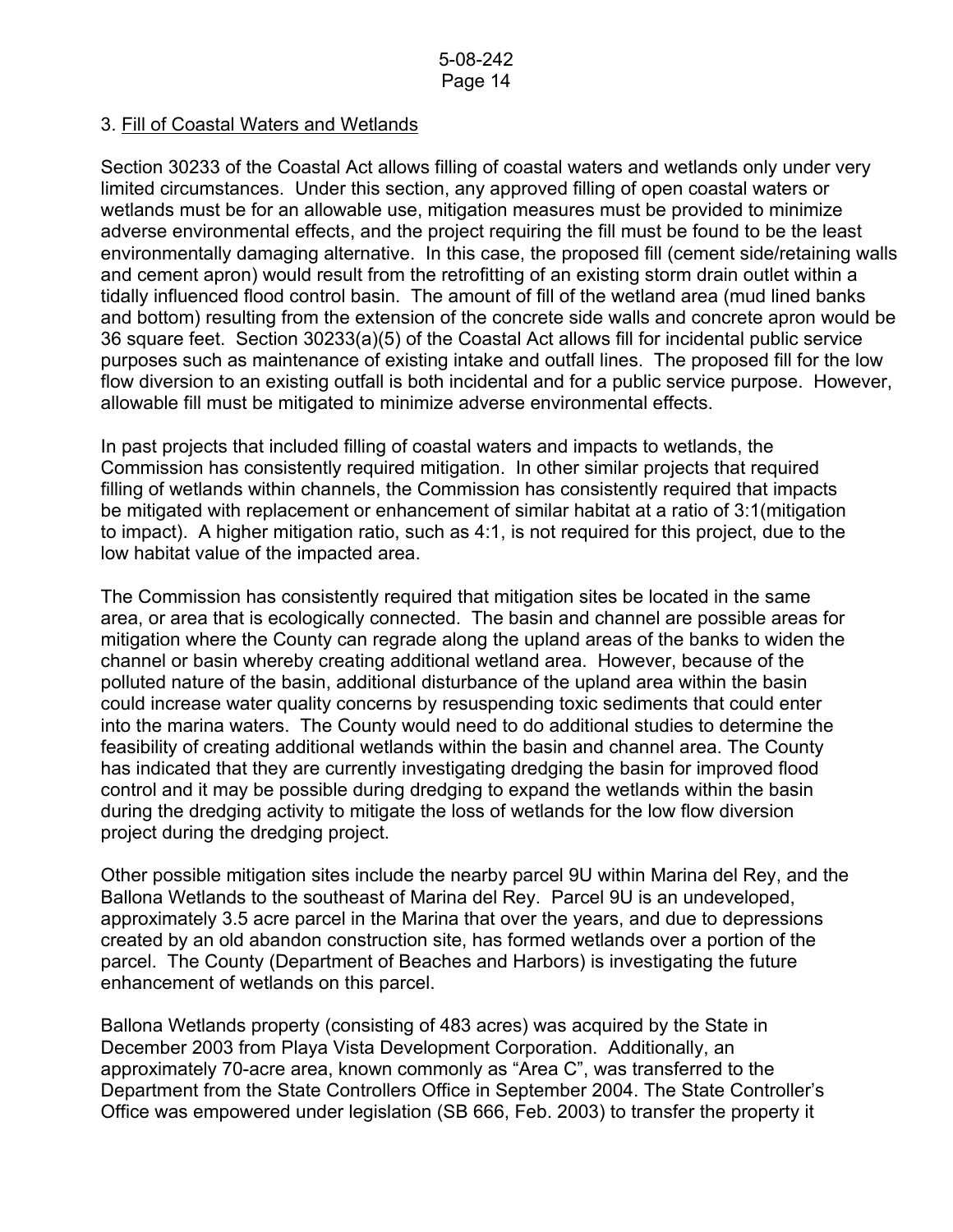originally received from the Howard Hughes Inheritance Tax Security Trust in 1984 to another State Agency. This transfer to the Department of Fish and Game (DFG) was approved by the Wildlife Conservation Board in 2003. The total acreage now owned in Fee Title by the Wildlife Conservation Board/DFG is 553 acres. It is proposed that the entire 553 acres be designated an Ecological Reserve. The primary management objective for this property is the preservation and enhancement of coastal salt marsh and freshwater marsh habitat and associated species. Other objectives include preservation and restoration of habitats supporting other species, protection of sensitive species, providing for appropriate public access and use, and assuring continued movement of wildlife between the state property and publicly owned lands in the vicinity of the wetlands. The property supports important species including the state listed endangered Belding's savannah sparrow. The impact site and the Ballona Wetlands' future restoration site are geographically close, share the same watershed, and are part of the same ecological system. Future restoration of the wetlands within the Ballona Wetlands area would increase the function and value of the habitat within the reserve.

The habitat to be impacted at the subject site consists of soft bottom and sides. No sensitive wildlife species are known to occur within this habitat area. Meanwhile, the wetland habitat restoration within the Ballona Wetlands area would occur in an area known to be high in plant and animal species diversity. Therefore, the restoration of habitat at Ballona Wetlands would be beneficial to a wide variety of wildlife. Any restored wetland habitat in the basin would not be expected to attract the diversity and abundance of wildlife that the off-site restoration would. A high probability of successful restoration would be expected at the Ballona Wetlands because the project would restore former and degraded wetland areas. Although the California Coastal Conservancy, who is involved in developing a restoration plan for Ballona Wetlands, has expressed interest in accepting inlieu fees to assist in funding restoration, at this time such a program has not been established and a restoration plan has not been completed. The Department of Fish and Game and the California Coastal Conservancy are only in the preliminary planning stages for the restoration of the site. Therefore, it is premature to designate Ballona Wetlands as a mitigation site at this time, but may be a potential mitigation site in the future.

Therefore, as a condition (Special Condition No. 5) of this permit, the applicant, prior to issuance of the permit shall submit, for the review and approval of the Executive Director, written evidence of participation in a mitigation program designed in consultation with, and approved by, the National Marine Fisheries Service, California Department of Fish and Game, United States Department of Army Corps, and the Coastal Commission's Executive Director. The mitigation program shall be in an area ecologically connected with Marina del Rey to mitigate the loss of soft bottom habitat with the substantial restoration of open water soft bottom or other tidally influenced wetland habitat at a ratio of 3:1 (mitigation: impact). Only as conditioned to provide mitigation to offset the loss of soft bottom habitat can the proposed project be found consistent with Section 30235 of the Coastal Act regarding fill of coastal waters.

The Commission finds that the fill necessary to undertake the proposed retrofit to the storm drain outlet is allowable fill that can be permitted if there is no feasible less environmentally damaging alternative, and where feasible mitigation measures have been provided to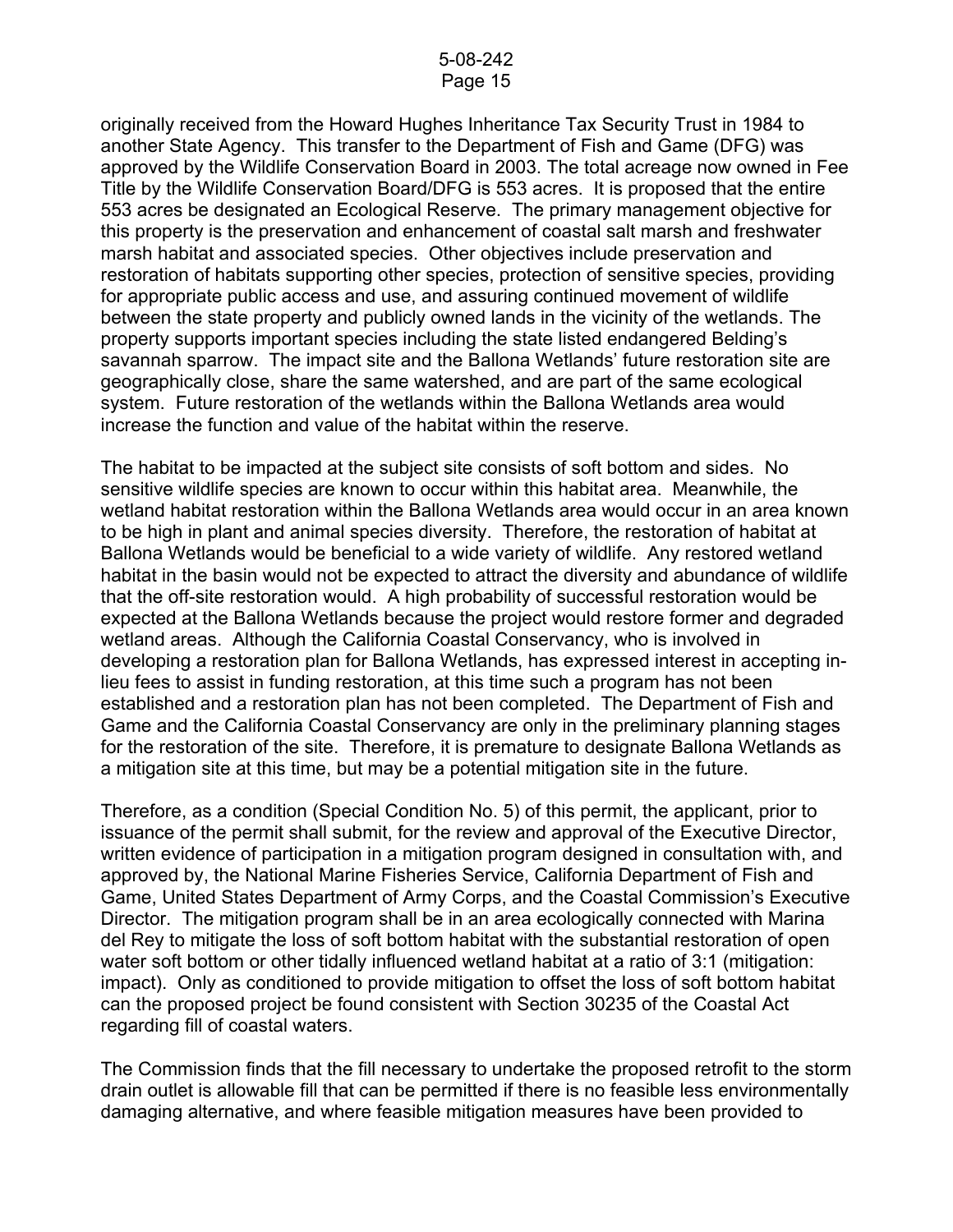minimize adverse environmental effects. An alternative to the project is to construct the low flow diversion further up on the storm drain line. However, due to the area being below sea level, the construction area would need to be de-watered and catch basins between the diversion and the Oxford basin would need to be fitted with filters in order to achieve the same level of water quality improvements and comply with summer and winter dry weather Bacterial Total Maximum Daily Load requirements for Marina del Rey. This alternative would be economically infeasible and would not be less environmentally damaging.

Because the proposed fill is minor and necessary for the proposed public service (water quality improvements), which will comply with summer and winter dry weather Bacterial Total Maximum Daily Load requirements for Marina del Rey, there is no feasible less environmentally damaging alternative. The recommended special conditions of approval, including the timing condition to protect nesting birds, monitoring for continued maintenance, and wetland mitigation, will mitigate the potential adverse environmental effects of the proposed project. Evidence of final or conditional approval from the U.S. Army Corps of Engineers will pinpoint for the Commission whether such approvals have any effect upon this coastal development permit approval. Therefore, the Commission imposes a special condition (Special Condition No. 7) which requires that the applicant submit evidence of approval from the U.S. Army Corps of Engineers prior to commencement of construction. As conditioned above, the Commission finds that the proposed project is consistent with the marine resource and water quality policies of the Coastal Act.

# **C. Public Access**

Coastal Act Section 30210 states:

*In carrying out the requirement of Section 4 of Article X of the California Constitution, maximum access, which shall be conspicuously posted, and recreational opportunities shall be provided for all the people consistent with public safety needs and the need to protect public rights, rights of private property owners, and natural resource areas from overuse.* 

Coastal Act Section 30211 states:

*Development shall not interfere with the public's right of access to the sea where acquired through use or legislative authorization, including, but not limited to, the use of dry sand and rocky coastal beaches to the first line of terrestrial vegetation.* 

Coastal Act Sections 30210 and 30211 mandate that maximum public access and recreational opportunities be provided and that development not interfere with the public's right to access the coast.

The project site is located adjacent to a paved public bicycle path (South Bay Bike Trail) and Admiralty Park. The approximately 10 foot wide paved pathway does not provide access to the beach, however, the pathway is a segment of the coastal bicycle access route and provides bicycle and pedestrian access from the Marina area to Washington Boulevard and the Venice area of the City of Los Angeles to the north.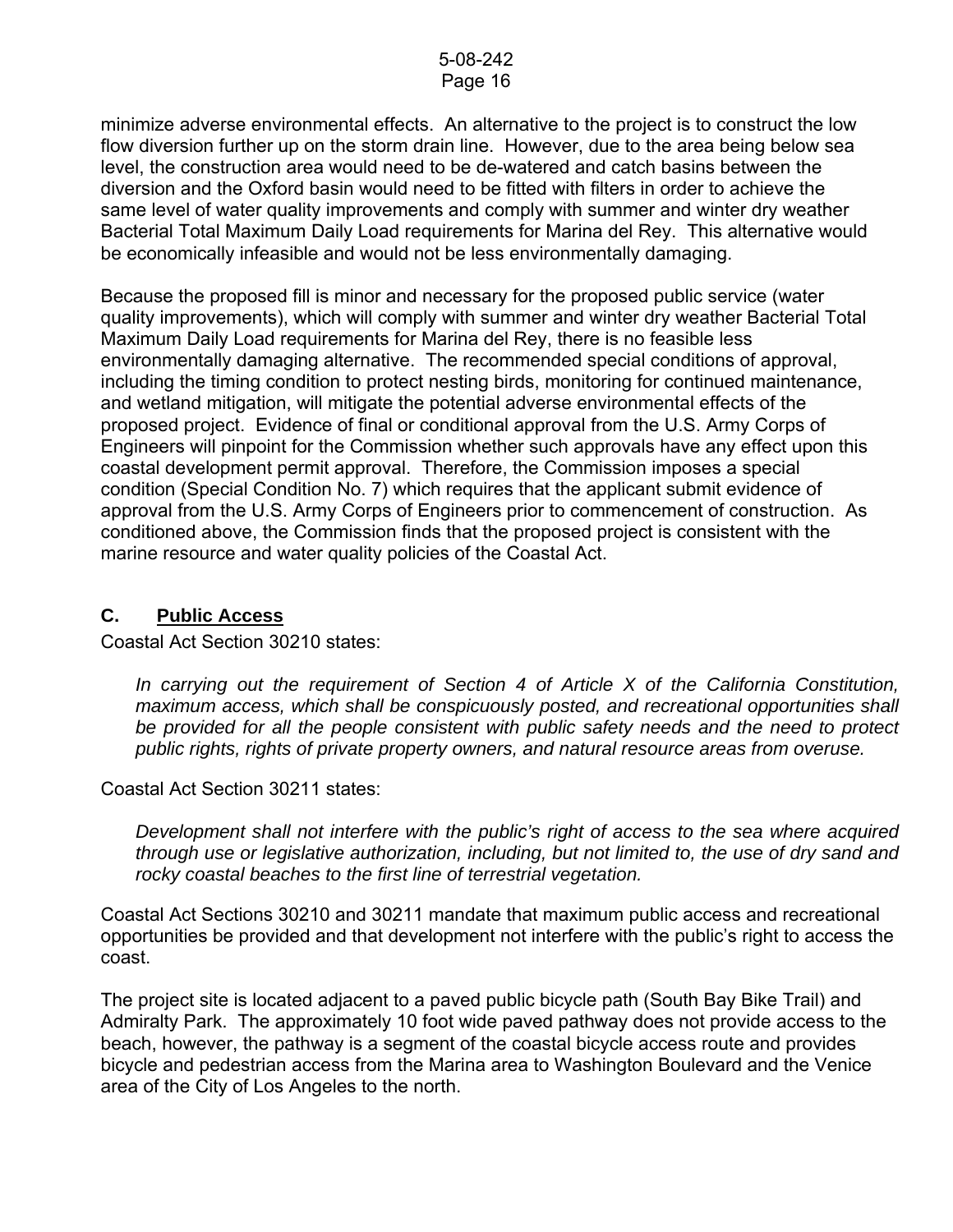Construction access will be provided through the existing access/maintenance gate immediately to the east of the project site's storm drain outlet. Construction activity at the outlet will not interfere with public access along the bicycle pathway or Admiralty Park. However, the project includes trenching and laying 4-inch line within the southern edge of the pathway to connect the low-flow diversion to the existing sewer line located at Washington Boulevard. During construction for the 4-inch line, the pathway will be temporarily reduced from two lanes to one lane, but will continue to remain open to the public. The County will require signs to be posted to inform the public of the construction and the continued availability of the pathway. The Commission finds that the project will not significantly impact public coastal access or recreational opportunities, and therefore the project is consistent with Sections 30210, 30211, and 30251 of the Coastal Act.

# **D. Local Coastal Program**

In 1984, the Commission certified the County's Land Use Plan portion of the Marina del Rey/Ballona segment of the County of Los Angeles Local Coastal Program. Subsequent to the Commission's certification, the City of Los Angeles annexed over 525 acres of undeveloped land, which was a portion of the County's LCP area located south of Ballona Creek and east of Lincoln Boulevard (known as Area B and C). Subsequent to the City's annexation, the City submitted the identical Land Use Plan (the Playa Vista segment of the City's Local Coastal Program) covering the City's portion of the original County LCP area. The Commission certified the Land Use Plan Amendment for the annexed area with suggested modifications on December 9, 1986. The County also resubmitted those portions of their previously certified LUP that applied to areas still under County jurisdiction, including the area known as Area "A", and the existing Marina. The Commission certified the County of Los Angeles' revised Marina del Rey land Use Plan on December 9, 1986. On September 12, 1990, the Commission certified an Implementation Program pertaining to the existing marina, with suggested modifications. The undeveloped area in the County, Play Vista Area "A" was segmented from the marina and no ordinances were certified for the area. After accepting the suggested modifications, the Commission effectively certified the Marina del Rey LCP and the County assumed permit issuing authority.

In 1995, the County submitted an amendment to the LCP. In May 1995, the Commission certified the LCPA with suggested modifications. The County accepted the modifications and the LCP was effectively certified. The revised 1995 LCP represented a major change in the county's approach to Marina del Rey development. Abandoning the bowl concept, which limited height on moles and next to the water, the County presented the Commission with a redevelopment plan that allowed greatly increased heights if and when developers provided view corridors over no less than 20% of the parcel. Increased height would be contingent on the provision of increased views. Secondly, the County agreed that at the time of renegotiations of the leases, the lessees would be required to reserve a 18 foot wide promenade /fire road along the water that would be open to the public.

The certified LCP designates the proposed site as Open Space and is a permitted use. However, the proposed development is located seaward of the mean high tide and is within the Commission's original permit jurisdiction. The standard of review for development within the Commission's original permit jurisdiction is the chapter three policies of the Coastal Act. The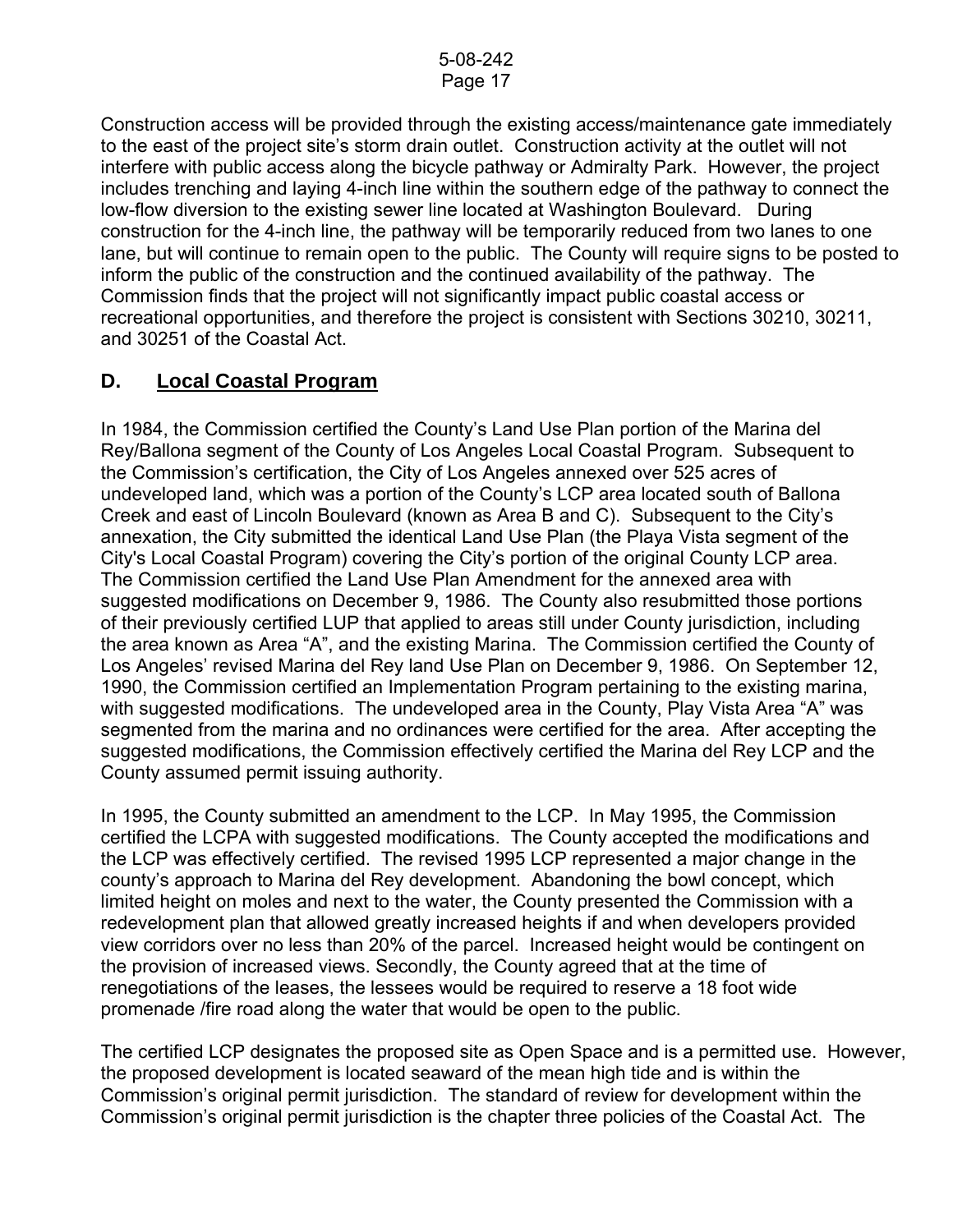County's certified LCP is advisory in nature and may provide guidance for development. As stated in the preceding sections, as conditioned, the project will not adversely impact coastal and marine resources or coastal access. The Commission, therefore, finds that the proposed project will be consistent with the Chapter 3 policies of the Coastal Act.

# **E. CALIFORNIA ENVIRONMENTAL QUALITY ACT**

Section 13096(a) of the Commission's administrative regulations requires Commission approval of Coastal Development Permit applications to be supported by a finding showing the application, as conditioned by any conditions of approval, to be consistent with any applicable requirements of the California Environmental Quality Act (CEQA). Section 21080.5(d)(2)(A) of CEQA prohibits a proposed development from being approved if there are feasible alternatives or feasible mitigation measures available, which would substantially lessen any significant adverse effect which the activity may have on the environment.

Potential impacts are to marine resources, water quality, and boater and pedestrian access. As conditioned, all potential adverse impacts have been adequately mitigated. As conditioned, there are no feasible alternatives or mitigation measures available which would substantially lessen any significant adverse impact which the activity may have on the environment. Therefore, the proposed project is found consistent with CEQA and the policies of the Coastal Act.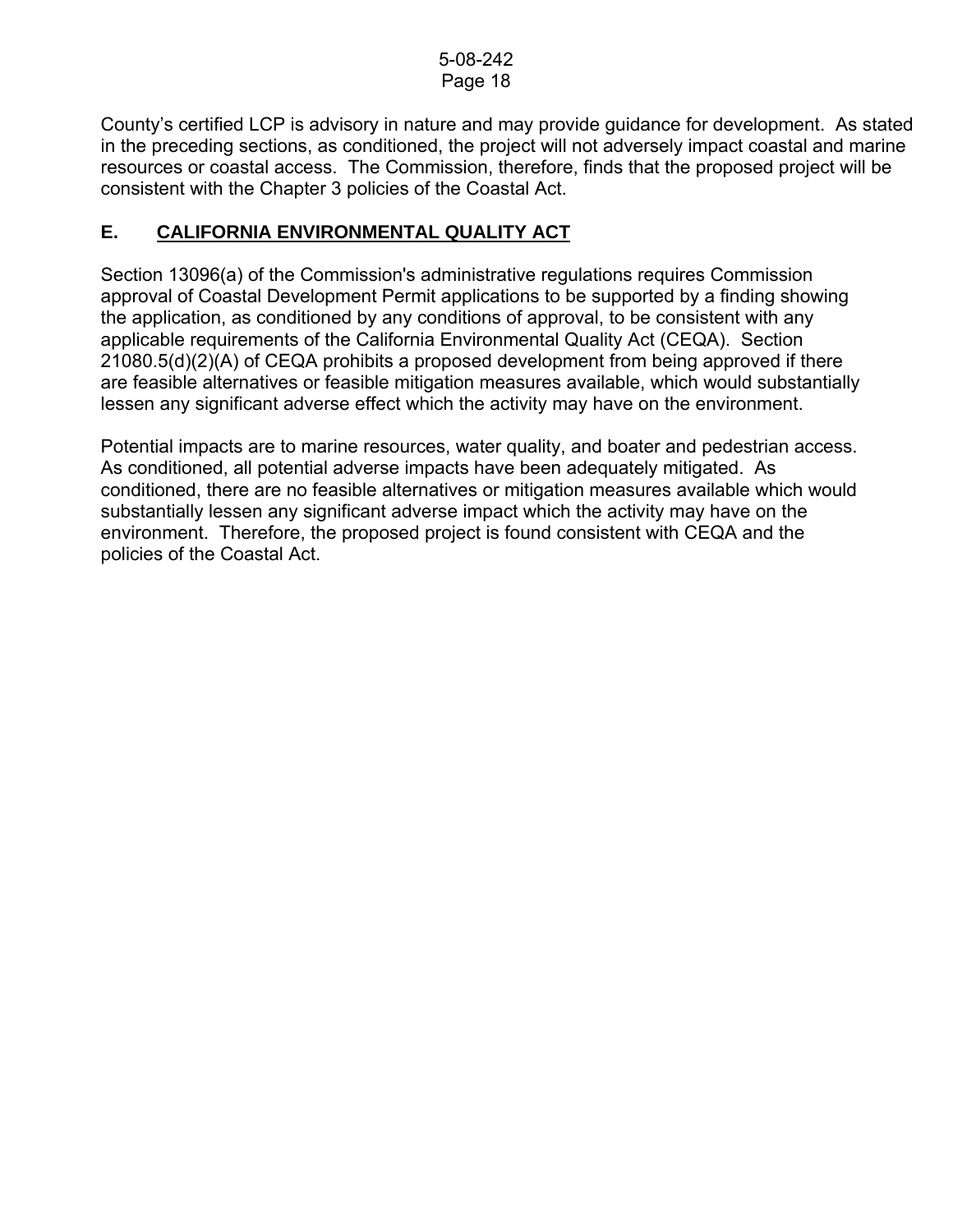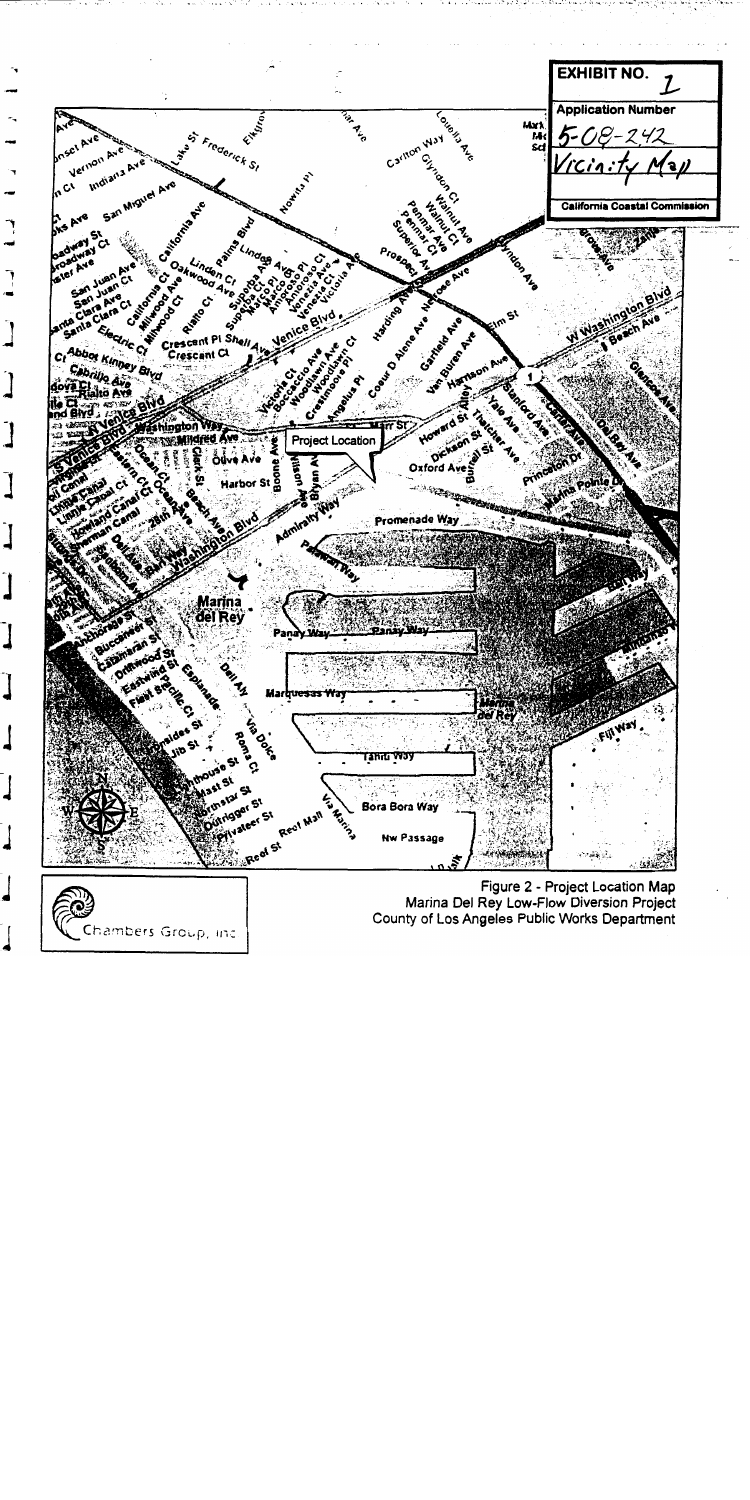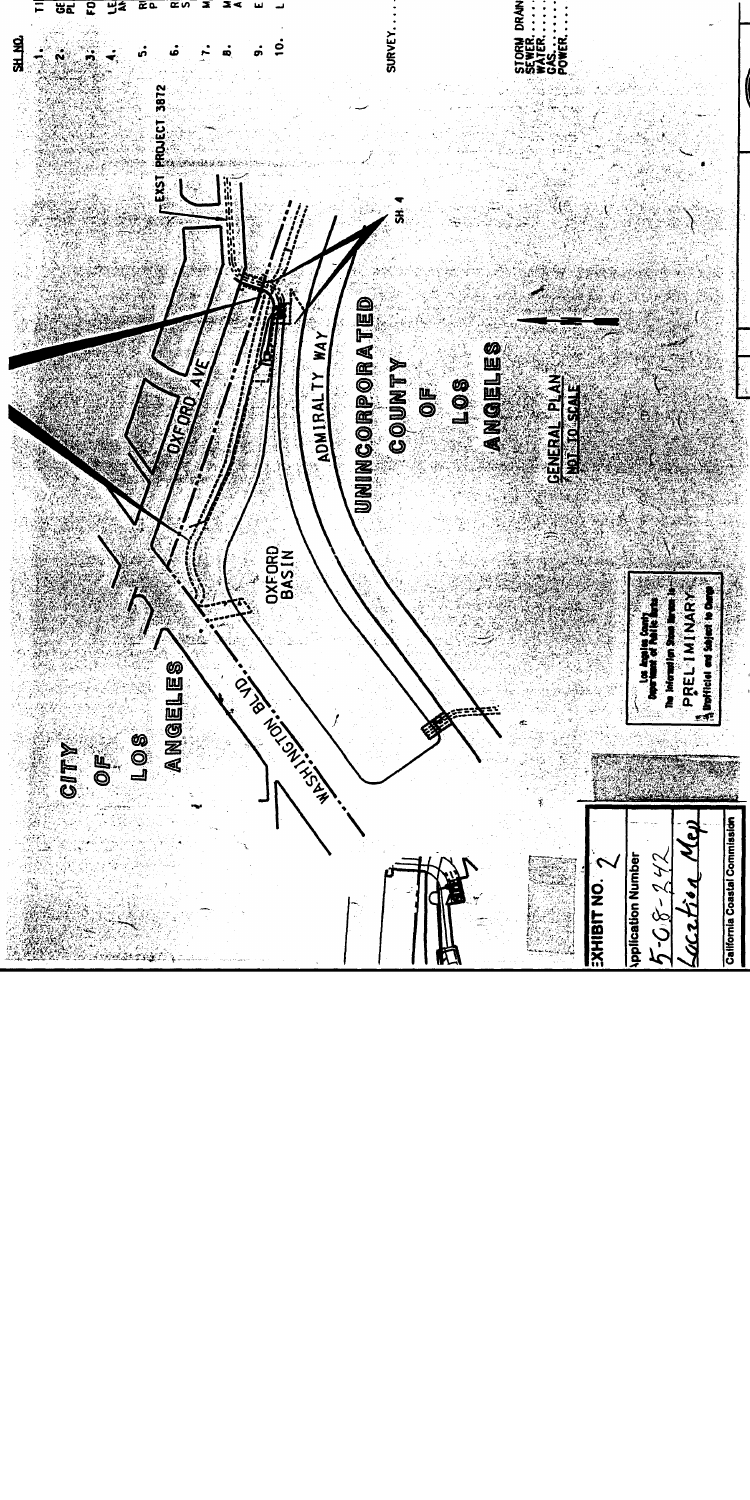